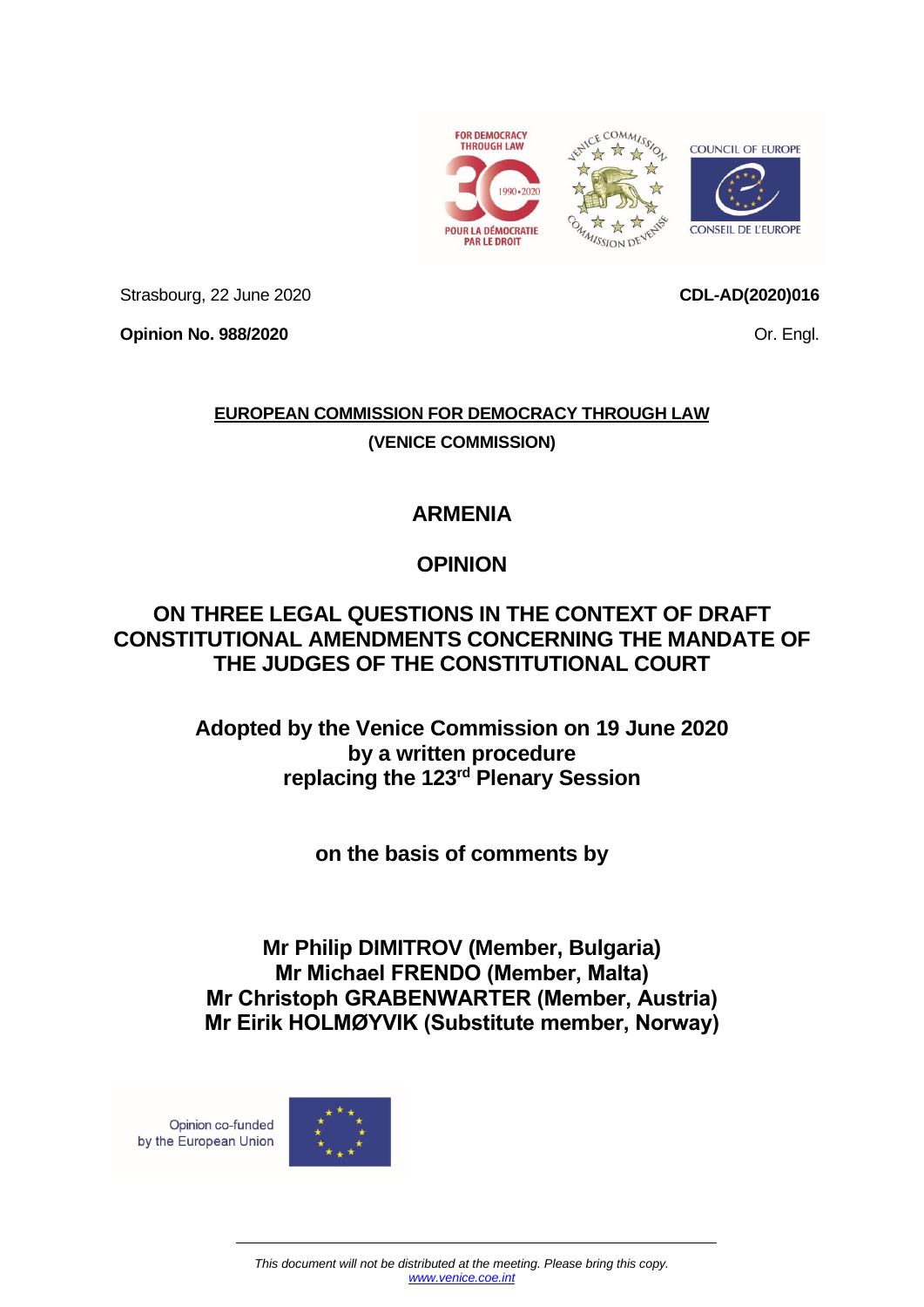### **Contents**

| Ш.                                                                                               |    |
|--------------------------------------------------------------------------------------------------|----|
| Α.                                                                                               |    |
| В.                                                                                               |    |
| III.                                                                                             |    |
| Analysis<br>IV.                                                                                  |    |
| First question: In the current situation, which is the best way to fully bring to life the<br>А. |    |
| new model of the Constitutional Court, prescribed by the Constitution (amended in 2015)?         |    |
|                                                                                                  |    |
|                                                                                                  |    |
| Second question: In terms of best European standards would it be deemed<br>B.                    |    |
| acceptable defining the scope and relatively short deadline for the Court's ex-ante              |    |
| constitutional review to the extent of compliance of the amendments with non-amendable           |    |
| articles of the Constitution?                                                                    | 16 |
| C. Third question: Shouldn't the Parliament have the power to abandon the earlier                |    |
| appointed referendum which was suspended due to emergency situation caused by the                |    |
|                                                                                                  | 18 |
|                                                                                                  | 18 |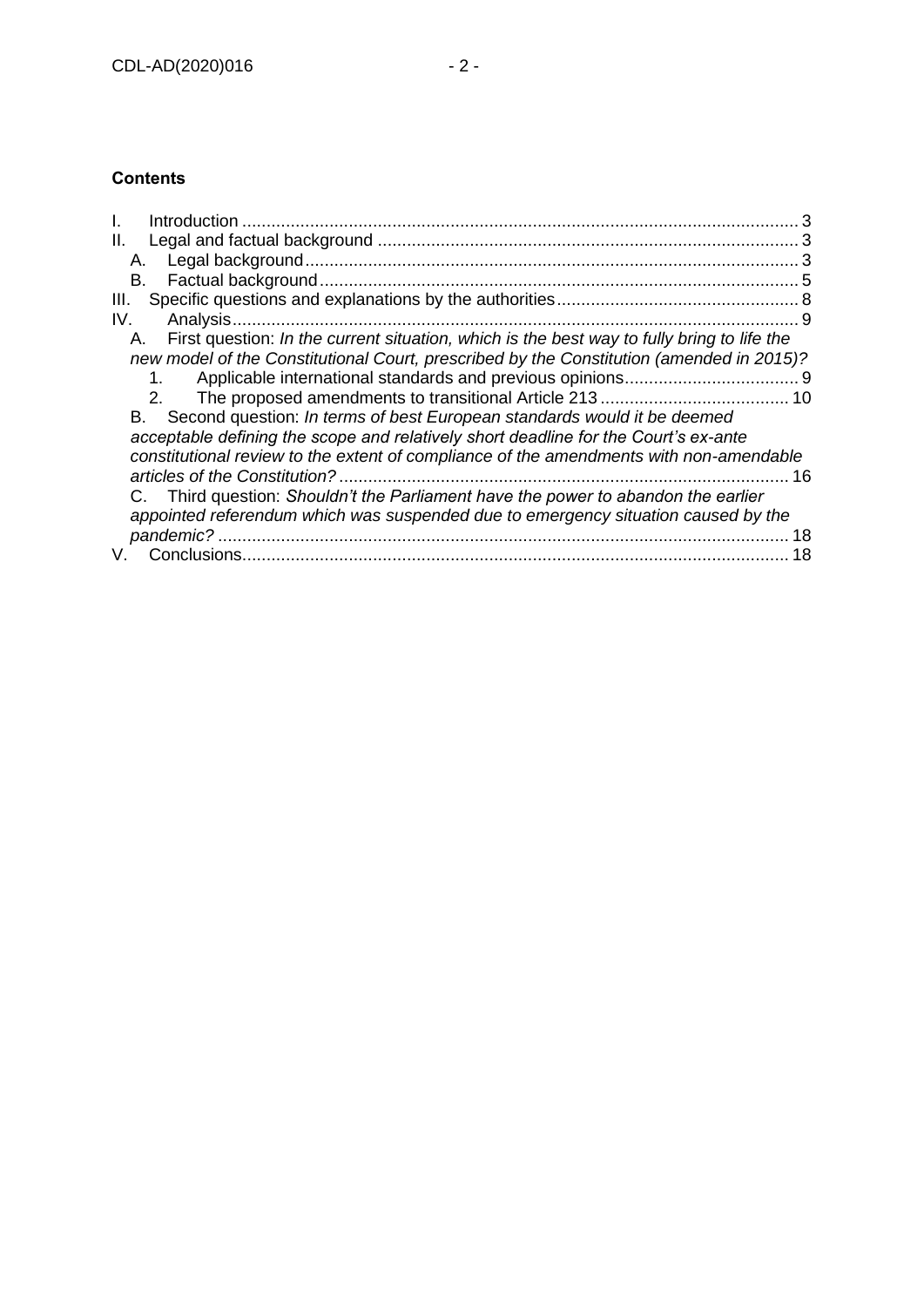#### <span id="page-2-0"></span>**I. Introduction**

1. By letter of 12 May 2020, the Minister of Justice of the Republic of Armenia, Mr Rustam Badasyan requested an opinion of the Venice Commission on three legal questions in the context of draft constitutional amendments concerning the mandate of the judges of the Constitutional Court (CDL-REF(2020)025).

2. Mr Dimitrov, Mr Frendo, Mr Grabenwarter and Mr Holmøyvik acted as rapporteurs for this opinion.

3. On 25-27 May 2020, the rapporteurs and the Secretariat of the Venice Commission, held a series of videoconference meetings with the representatives of the Constitutional Court, of three parliamentary factions including the opposition, with the Chairperson of the State and Legal Committee of the Parliament, with the Minister of Justice and the diplomatic community in Yerevan as well as representatives of civil society organisations. The Venice Commission is grateful to the authorities and the Council of Europe Office in Yerevan for the organisation of the meetings.

4. This opinion was drafted on the basis of comments by the rapporteurs and the results of the video-conference meetings. It was adopted by the Venice Commission on 19 June 2020, through a written procedure which replaced the 123<sup>rd</sup> Plenary session in Venice, due to the COVID-19 disease.

#### <span id="page-2-1"></span>**II. Legal and factual background**

#### <span id="page-2-2"></span>**A. Legal background**

5*.* The Constitution of the Republic of Armenia adopted upon a referendum on 5 July 1995 has undergone two major reform processes over the past 25 years, including the amendments introduced through a referendum on 27 November 2005 and the amendments introduced through a referendum on 6 December 2015.The Venice Commission provided a number of opinions concerning both reforms.<sup>1</sup>

6*.* The constitutional provisions pertaining to the composition of the Constitutional Court have also been significantly amended through the constitutional amendments, concerning in particular the appointing authorities and the term of office of the judges of the Constitutional Court. According to Article 99 of 1995 Constitution (before the 2005 amendments), "[t]he Constitutional Court shall be composed of nine members, five of whom shall be appointed by the National Assembly and four by the President of the Republic". Under Article 96, a member of the Constitutional Court could hold office until the age of seventy.

<sup>1</sup> See, CDL-AD(2005)025 Final Opinion on constitutional reform in the Republic of Armenia, adopted by the Venice Commission at its 64<sup>th</sup> Plenary Session (21-22 October 2005) ; CDL-PI(2015)015 Preliminary [Opinion on the draft amendments to Chapters 1 to 7 and 10 of the Constitution of the Republic of Armenia;](https://www.venice.coe.int/webforms/documents/?pdf=CDL-PI(2015)015rev-arm) CDL-PI(2015)019 [Second Preliminary Opinion on the Draft Amendments, in particular to Chapters 8, 9,](https://www.venice.coe.int/webforms/documents/?pdf=CDL-PI(2015)019-e)  [11 to 16, of the Constitution](https://www.venice.coe.int/webforms/documents/?pdf=CDL-PI(2015)019-e) of Armenia; CDL-AD(2015)037 [First Opinion on the Draft Amendments to the](https://www.venice.coe.int/webforms/documents/?pdf=CDL-AD(2015)037-e)  [Constitution \(Chapters 1 to 7 and 10\) of the Republic of Armenia endorsed by the Venice Commission at](https://www.venice.coe.int/webforms/documents/?pdf=CDL-AD(2015)037-e)  [its 104th Plenary Session \(23-24 October 2015\)](https://www.venice.coe.int/webforms/documents/?pdf=CDL-AD(2015)037-e) and CDL-AD(2015)038 [Second Opinion on the Draft](https://www.venice.coe.int/webforms/documents/?pdf=CDL-AD(2015)038-e)  [Amendments to the Constitution \(in particular to Chapters 8, 9, 11 to](https://www.venice.coe.int/webforms/documents/?pdf=CDL-AD(2015)038-e) 16) of the Republic of Armenia [endorsed by the Venice Commission at its 104th Plenary Session \(23-24 October 2015\).](https://www.venice.coe.int/webforms/documents/?pdf=CDL-AD(2015)038-e)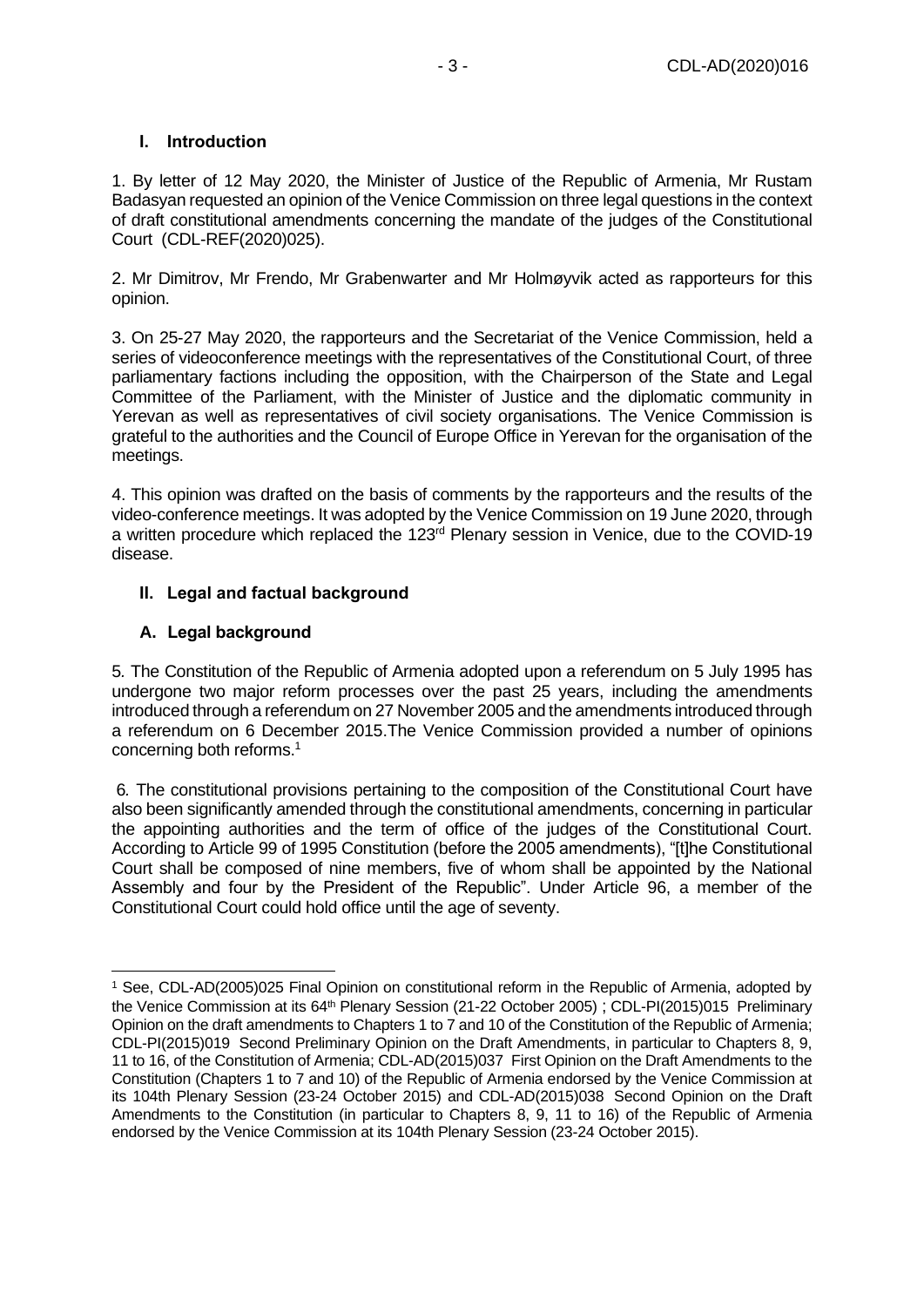7. The 2005 constitutional amendments introduced some changes to the appointment procedure and the term of office of the judges of the Constitutional Court. According to Article 99 (as results from the 2005 amendments), the Constitutional Court is composed of nine members. Four members were appointed by the President of the Republic (Article 55(10)) and five members were appointed by the National Assembly upon recommendation of the Chairperson of the National Assembly (Article 83(1)). According to Article 96, "[j]udges and members of the Constitutional Court shall serve the office until attaining the age of sixty-five".

8. Significant modifications have been brought to the appointment procedure, appointing authorities and the term of office of the judges of the Constitutional Court by the 2015 amendments which introduced the new Chapter 7 "Courts and the Supreme Judicial Council" including detailed provisions on the Constitutional Court. According to Article 166(1) of Chapter 7 of the Constitution, judges of the Constitutional Court shall be elected by the National Assembly for a term of twelve years, by at least three fifths of votes of the total number of Deputies. The Constitutional Court shall be composed of nine judges, of which three judges shall be elected upon recommendation of the President of the Republic, three judges shall be elected upon recommendation of the Government, and three judges upon recommendation of the General Assembly of Judges. The General Assembly may nominate only judges. The same person may be elected as a judge of the Constitutional Court only once.

9. In its 2015 Second Opinion on the draft amendments to the Constitution of the Republic of Armenia, the Venice Commission considered that the introduction of the new requirement of a qualified majority of at least three-fifths of the total number of votes of the parliamentarians for the election of Constitutional Court judges was highly welcome.<sup>2</sup> This amendment indeed followed a previous recommendation of the Commission in its first opinion on the draft constitutional amendments<sup>3</sup>. The Commission considered that with the requirement of qualified majority for the appointment of constitutional court judges, both the majority and the opposition will propose highly qualified candidates which are acceptable for the other side.<sup>4</sup> Lastly, concerning the term of office and the retirement age of the judges of the Constitutional Court, the Commission considered in the first opinion that the provision in Article 166 which provides that the judges of the Constitutional Court shall serve in office for 12 years until reaching the age of 70 and may not be re-elected to the office of Constitutional Court judge is in line with European practice.<sup>5</sup>

10. The constitutional provisions related to the election of the Chairperson of the Constitutional Court were also considerably revised through the constitutional amendments. Under the 1995 Constitution prior to the 2005 amendments, the Chairperson of the Constitutional Court is appointed by the National Assembly from among the members of the Court (Article 83(2)). If within thirty days of the formation of the Constitutional Court the National Assembly fails to appoint the Chairperson, he/she shall then be appointed by the President of the Republic (Articles 83(2) and 55(10)). This method of appointment of the Chairperson of the Court was generally maintained in 2005, with the difference that in the 2005 version, the National Assembly appoints the Chairperson from among members of the Court "upon the recommendation of the Chairperson of the National Assembly", within a thirty-day period after the position of the Chairperson of the Constitutional Court becomes vacant (2005 version of Article 83(2)).

11. The 2015 amendments completely modified the method of appointment of the Chairperson and excluded the National Assembly from the appointment procedure. Under new Article 166(2), the Constitutional Court shall elect the Chairperson and Deputy Chairperson of the Court from

<sup>2</sup> CDL-AD(2015)038, para. 49.

<sup>3</sup> CDL-AD(2015)037, para. 162.

<sup>4</sup> *Ibid.*

<sup>5</sup> CDL-AD(2015)037, para. 165.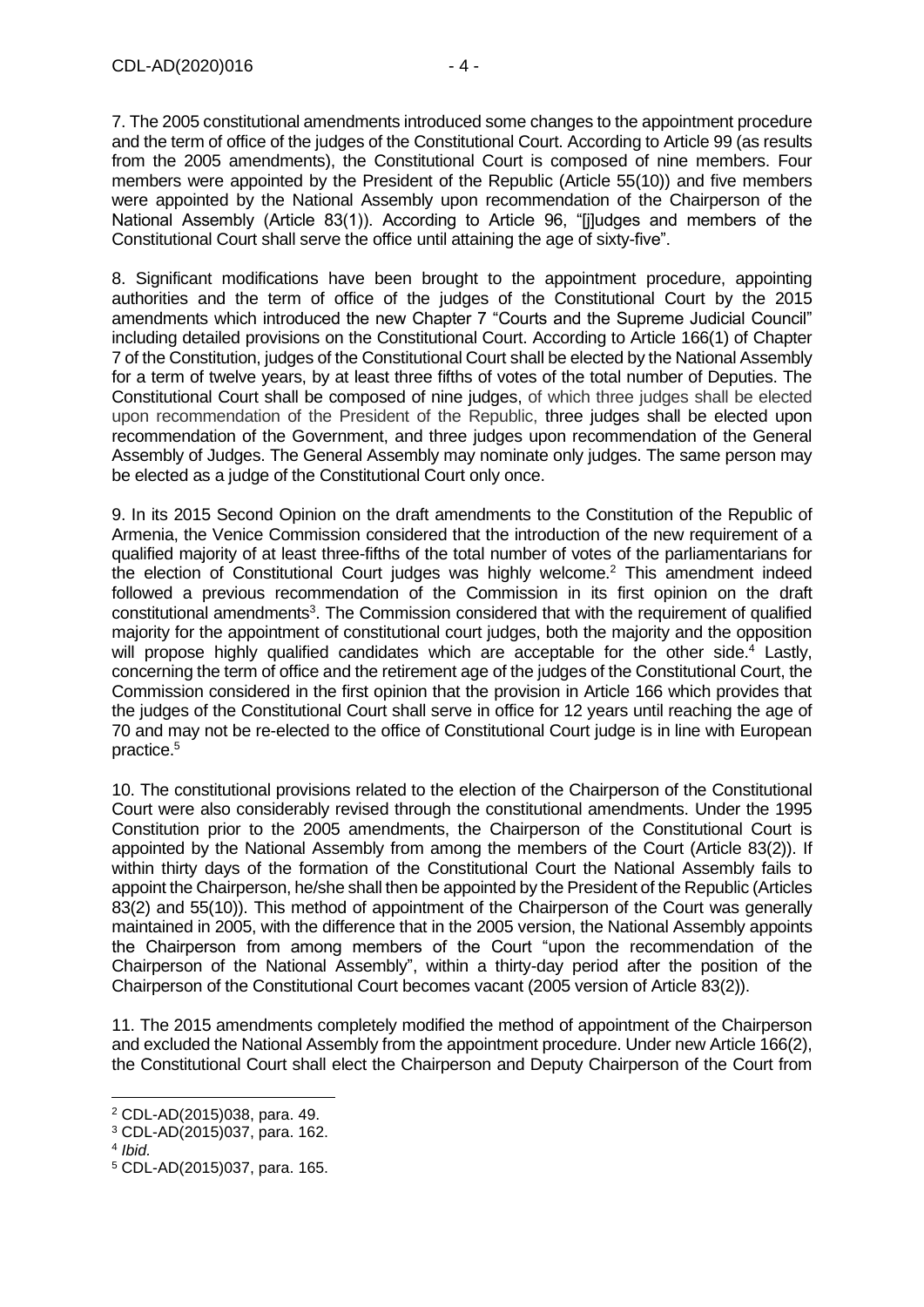among its members. Another important difference concerns the term of office of the Chairperson of the Constitutional Court. The 1995 and 2005 versions of the Constitution did not provide for any specific term limit for the office of the Chairperson and therefore, the general provision concerning the retirement age for judges and members of the Court applied to the office of the Chairperson. Now, the Chairperson is elected for a term of six years, without the right to be reelected. In its 2015 opinion, the Commission considered that this model of election of the Chairperson of the Court constitutes a good safeguard for the independence of the Court.<sup>6</sup>

12. While these major amendments were introduced by the 2015 amendments, transitional Article 213 of Chapter 16 (Final and Transitional provisions) of the Constitution provides that "*the Chairperson and members of the Constitutional Court appointed prior to the entry into force of Chapter 7 of the Constitution shall continue holding office until the expiry of the term of their* powers specified in the Constitution with the amendments of 2005." and *"[a]fter entry into force of Chapter 7 of the Constitution, the nominations for vacant positions of judges of the Constitutional Court shall be made successively by the President of the Republic, the General Assembly of Judges, and the Government.*" A similar transitional provision also existed in the 2005 Constitution (Article 117(13)).

13. According to transitional Article 209(6), Chapter 7 of the 2015 Constitution (covering the provisions related to the appointment of judges and the Chairperson of the Constitutional Court) "*shall enter into force on the day the newly-elected President of the Republic assumes office. Theretofore, the relevant provisions of the Constitution with the amendments of 2005 shall continue having effect.*" President Sarkissian was elected on 2 March 2018 and took office on 9 April 2018. Therefore, for the appointments made to the Constitutional Court (including judges and the Chairperson) before 9 April 2018, the relevant provisions of the 2005 version of the Constitution applied. The new provisions resulting from the 2015 amendments apply only to appointments made after that date.

#### <span id="page-4-0"></span>**B. Factual background**

14. The events of the spring of 2018 which are referred to in Armenia as the "velvet revolution" led to a peaceful overturn of the previous government, and the appointment of the former opposition leader Nikol Pashinyan as a Prime Minister in May 2018. As a result of the legislative elections on 9 December 2018, "My Step" alliance supporting Mr Pashinyan obtained 88 out of 132 seats in the National Assembly (which is a constitutional majority), while the former governing Republican Party did not receive any seats.

15. Before the "velvet revolution", on 5 March 2018, the former Chairperson of the Constitutional Court, Mr Gagik Harutyunyan, resigned, three weeks before the entry into force of the 2015 constitutional amendments and shortly before reaching the retirement age of seventy. As a consequence, Mr Hrayr Tovmasyan was elected as Chairperson by the Parliament on 21 March 2018 under the provisions of the 2005 Constitution, until the retirement age of sixty-five. Mr Tovmasyan, who was the Minister of Justice between December 2010 and September 2013, was a member of the National Assembly from the Republican Party since April 2017, until shortly before his election as the Chairperson of the Constitutional Court.

16. Currently, among the nine judges of the Constitutional Court, two judges have been elected according to the 2015 provisions: Mr Arman Dilanyan was elected on 13 September 2018; Mr Vahe Grigoryan was elected on 18 June 2019, after the parliamentary elections of December 2018. The remaining seven judges were elected prior to 9 April 2018, according to the 1995 and 2005 provisions.

<sup>6</sup> CDL-AD(2015)037, para. 166.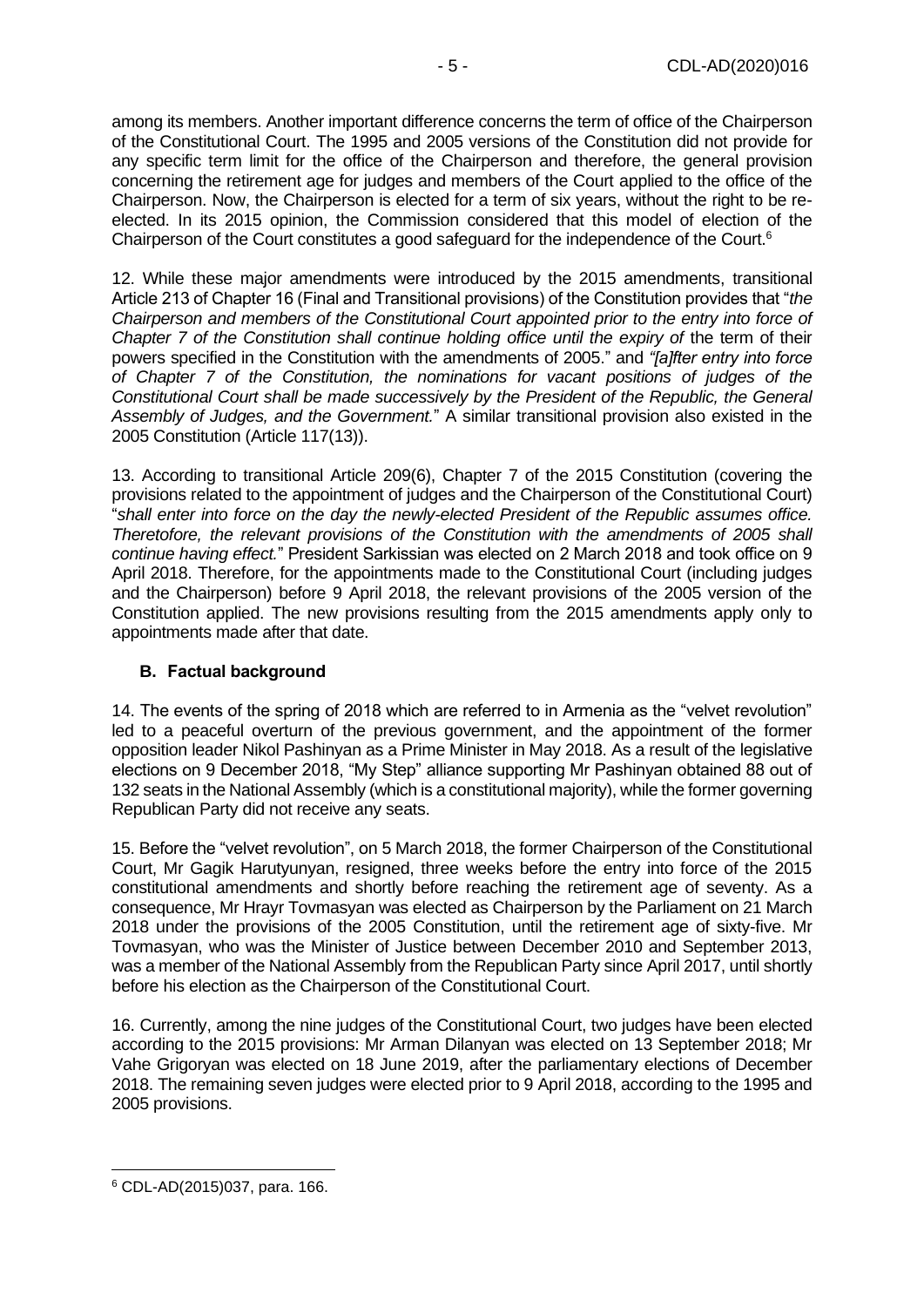17. On 6 September 2019, the Minister of Justice requested the Venice Commission to prepare an opinion on a "Judicial Reform Package". One of the amendments contained in the Package was related to the Law on the Constitutional Court and introduced the possibility for Constitutional Court judges whose mandate is until retirement, to resign before the end of the mandate with several advantages, if they so wished. The authorities invoked the implementation of the Constitution as revised in 2015 in a post-revolutionary context and considered that the shift from the life-time tenure of constitutional justices to the fixed-term mandate should be applied immediately.

18. In their Joint Opinion adopted in October 2019,<sup>7</sup> the Venice Commission and the Directorate of Human Rights of the Directorate General of Human Rights and Rule of Law of the Council of Europe considered that all justices of the Constitutional Court should enjoy the same status, irrespective of whether they were appointed before or after the 2015 revision of the Constitution (para. 60). They further stated that as a matter of principle, where the early retirement scheme remains truly voluntary, i.e. excludes any undue (political or personal) pressure on the judges concerned, and when it is not designed to influence the outcome of pending cases, there are no standards that would lead the Venice Commission to oppose such a scheme.

19. The relevant amendments<sup>8</sup>, entered into force on 11 December 2019 and provided a term of two months for the judges to accept the early retirement. None of them accepted this offer.

20. In early February 2020, the ruling majority proposed constitutional amendments to transitional Article 213 according to which the office of the Chairperson and judges of the Constitutional Court who were appointed prior to the entry into force of Chapter 7 of the 2015 Constitution shall cease (seven judges including the Chairperson).<sup>9</sup> An explanatory note attached to those initial draft amendments states in particular that "*with the current composition of the Constitutional Court, there is a substantial difference between the terms of office of judges appointed under the provisions of Chapter 7 of the 2015 version of the Constitution and the terms of office of previously appointed judges. While the newly appointed judges will serve for 12 years, the previously appointed members appointed under the provisions of the 1995 version of the Constitution (2 judges) will serve until the age of 70, and those appointed under the provisions of the 2005 version of the Constitution (5 judges) until the age of 65."* According to the explanatory note, the purpose of this amendment is to ensure the constitutionality of the composition of the Constitutional Court under Chapter 7 of the 2015 Constitution and to remedy to the lack of confidence by both public and other branches of power in the current formation of the Constitutional Court.

21. The Constitution provides in its Articles 168(2) and 169(2) that constitutional amendments have to be submitted to the Constitutional Court for review of their compliance with the

<sup>7</sup> CDL-AD(2019)024 Joint Opinion on the Amendments to the Judicial Code and Some other Laws, adopted by the Venice Commission at its 120<sup>th</sup> Plenary Session (Venice, 11-12 October 2019).

<sup>&</sup>lt;sup>8</sup> Article 88. Final part and transitional provisions of the Law on the Constitutional Court:

<sup>&</sup>quot;4. As provided for by Article 213 of the Constitution, the person having been appointed to the position of member of the Constitutional Court prior to entry into force of Chapter 7 of the Constitution and having held the position of judge of the Constitutional Court for at least twelve years after entry into force of this Law, regardless the age may be granted a pension in the manner and amount prescribed by the Law of the Republic of Armenia "On social guarantees for persons having held state offices" on the grounds provided for by part 2 of Article 10 and clause 4 of part 2 of Article 12 of this Law, where he or she has submitted to the National Assembly an application on the resignation with regard to termination of powers for the purpose of going on pension and has not withdrawn it within one week after the submission, as well as on the basis where his or her powers were terminated or suspended upon a civil judgment of the court having entered into legal force, as having no active legal capacity." <sup>9</sup> Draft Constitutional Amendments to the Constitution (P-469-05.02.2020-PI-01/0).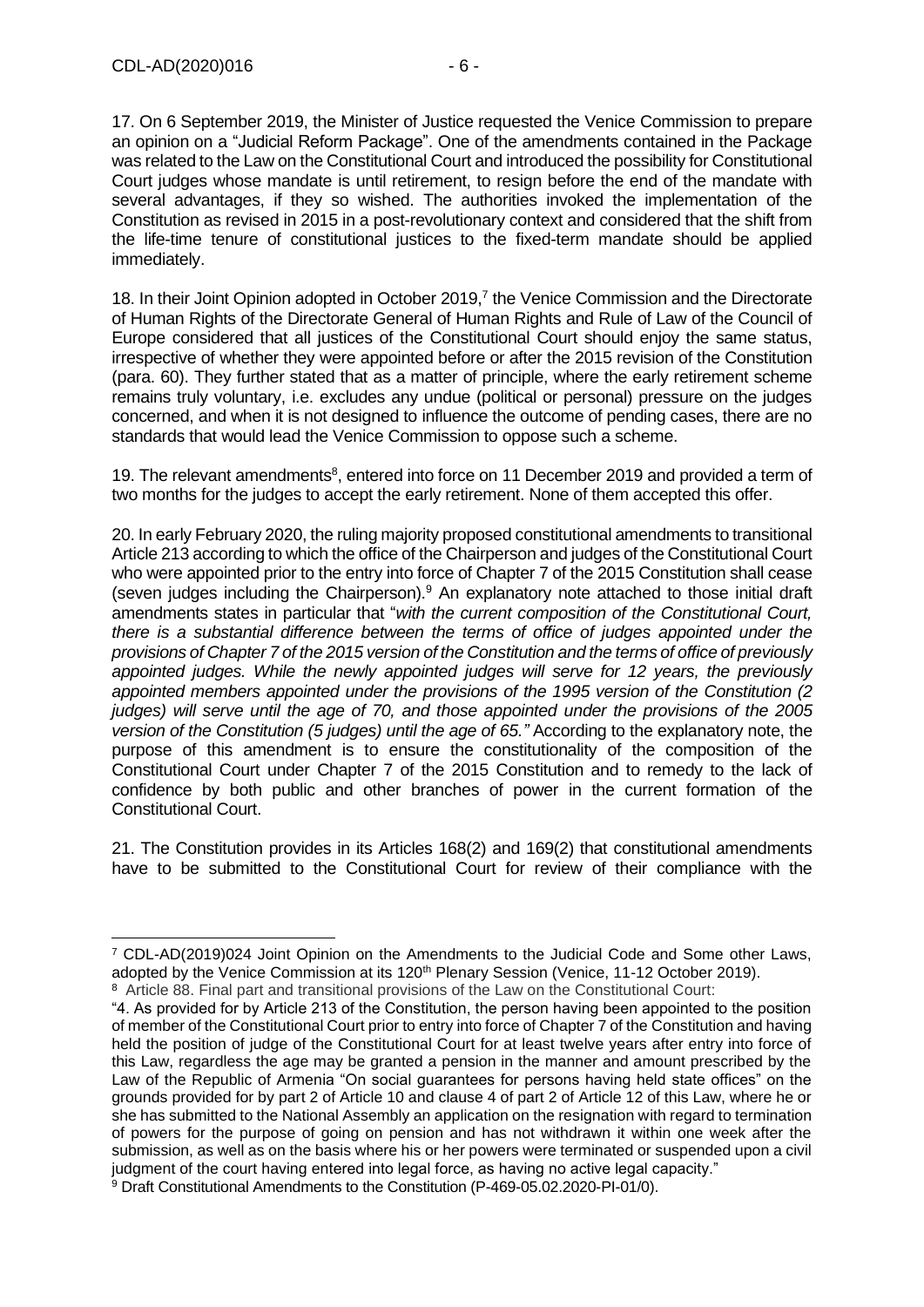Constitution.<sup>10</sup> Also in early February, one member of parliament proposed amendments to the Law on the Constitutional Court, to the Law on Referendum and to the Law on rules of the procedure of the National Assembly that would remove the relevant provisions providing for obligatory constitutional review of constitutional amendments by the Constitutional Court, without however amending the relevant provisions of the Constitution (i.e. Articles 168(2) and 169(2)). Those legislative amendments were not voted by the Parliament.

22. On 6 February 2020, the draft constitutional amendments to transitional Article 213 were debated at an extraordinary session of the National Assembly. It should be noted that Article 202 of the Constitution ("Adoption of and Amendment to the Constitution"), first paragraph, provides a list of constitutional provisions which can be amended only through referendum.<sup>11</sup> According to paragraph 2 of the same provision, amendments to other Articles of the Constitution<sup>12</sup> shall be adopted by the National Assembly, by at least two thirds of votes of the total number of Deputies. Under paragraph 3, "in case the National Assembly does not adopt the draft of the amendments to the Constitution provided for in part 2 of this Article, it may be put to referendum upon the decision adopted by at least three fifths of votes of the total number of Deputies." It appears that during the extraordinary session of the National Assembly on 6 February, although the ruling party had sufficient majority to adopt this constitutional amendment immediately (i.e. with two thirds majority), the draft amendment failed to receive at first reading sufficient number of votes and the parliament decided to put the constitutional amendment to referendum with three fifths of votes of the total number of the deputies according to Article 202(3) of the Constitution. According to a number of interlocutors met by the delegation, the aim of the ruling majority was also to bypass the prior constitutional review by the Constitutional Court. It was argued by the ruling majority that in case the Constitutional Court is called upon to review the constitutionality of the amendment concerning the mandate of the Court's judges, there would be a conflict of interest which would prevent those judges from reviewing the constitutional amendment.

23. The bill on holding the referendum on 5 April was approved by Presidential decree on 9 February, but the referendum was postponed due to the declaration of state of emergency to deal with the COVID 19 pandemic.

24. The Venice Commission was informed that on 25 May, the standing committee on legal affairs of the National Assembly approved some new draft amendments to the Law on Referendum, to the Law on the Constitutional Court and to the Law on Rules of the procedure of the National Assembly. It appears in particular that the draft amendments give the National Assembly the power to declare null and void an already appointed referendum (on constitutional amendments) which was postponed due to martial law or a state of emergency. Moreover, the scope of the review of constitutional amendments by the Constitutional Court will be limited to control of compliance of constitutional amendments with the unamendable provisions of the Constitution.<sup>13</sup> Also, the Constitutional Court should imperatively exercise this review within

<sup>12</sup> Including therefore transitional Article 213.

<sup>10</sup> Article 168 Powers of the Constitutional Court (2) prior to the adoption of draft amendments to the Constitution, as well as draft legal acts put to referendum, determine the compliance thereof with the Constitution;

Article 169 Applying to the Constitutional Court

<sup>2.</sup> The National Assembly shall, in the cases prescribed by point 2 of Article 168 of the Constitution, apply to the Constitutional Court in respect of amendments to the Constitution, membership in supranational international organisations, or territorial changes. The authorised representative of a popular initiative shall apply to the Constitutional Court with regard to the issue of a draft law put to referendum upon popular initiative.

<sup>11</sup> i.e. Chapters 1-3, 7, 10 and 15 of the Constitution, as well as Article 88, first sentence of part 3 of Article 89, part 1 of Article 90, part 2 of Article 103, Articles 108, 115, 119-120, 123-125, 146, 149 and 155, and part 4 of Article 200 of the Constitution shall be adopted only through a referendum.

<sup>13</sup> According to Article 203 of the Constitution, "Articles 1, 2, 3 and 203 of the Constitution shall not be subject to amendment."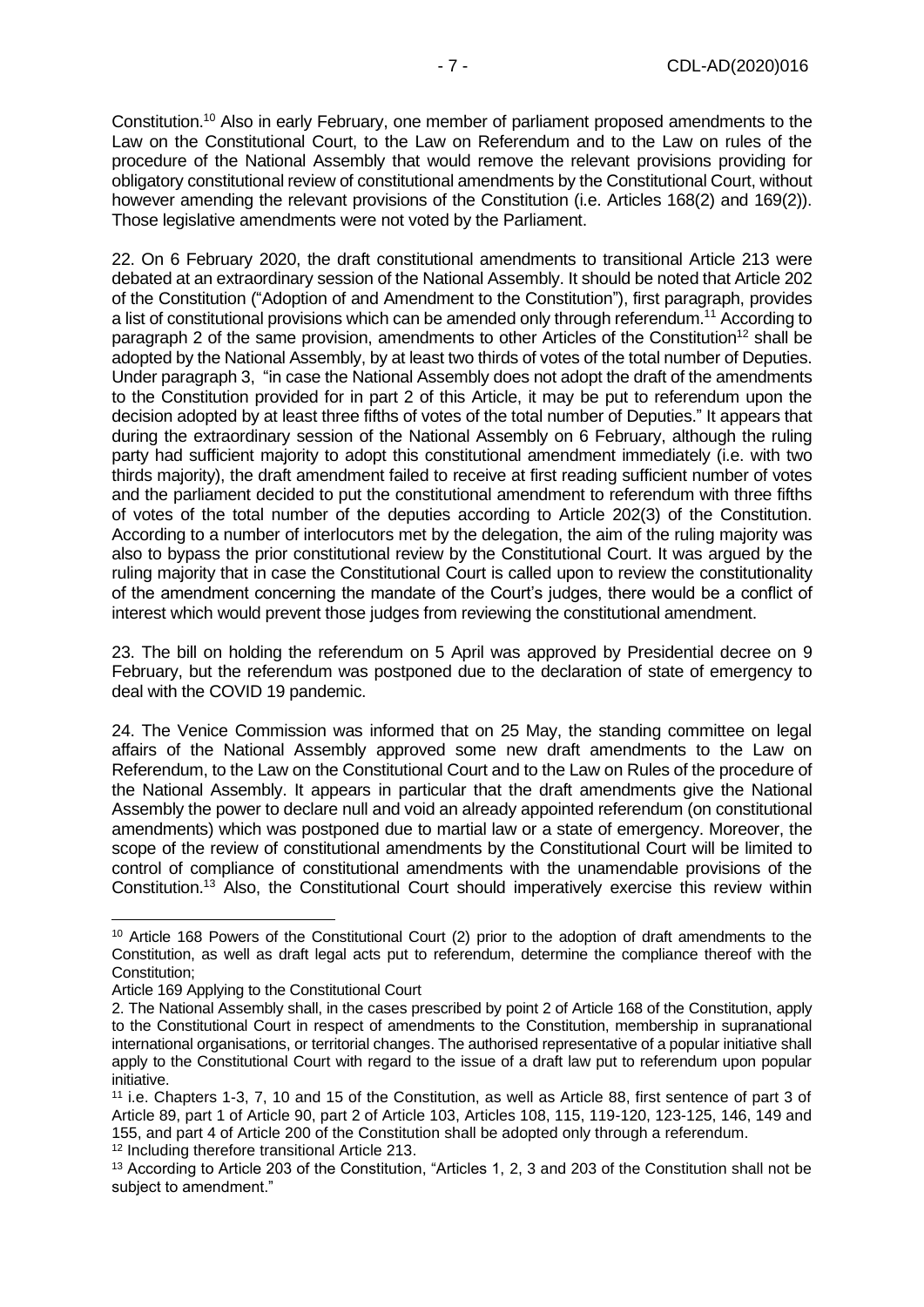fifteen days after the submission of the application. On 3 June 2020, the National Assembly adopted at the second reading the amendments to the Law on Referendum.

#### <span id="page-7-0"></span>**III. Specific questions and explanations by the authorities**

25. In view of the legal context as previously described, the authorities conclude, in a background information paper attached to the questions (CDL-REF(2020)025), that the transitional provisions of the current Constitution had not, in any way, secured the new model of formation of the Constitutional Court which has not yet fully been brought to life. For the authorities, the cardinal problem of the crisis concerning the Constitutional Court is the obvious difference between the status of the Chairperson and of the judges of the Constitutional Court appointed before and after the entry into force of Chapter 7 of the Constitution, in terms of the procedure for appointment, the appointing authorities and their terms of office. Observing that 5 years after the adoption of the amendments to the Constitution, only two judges of the Court were elected in compliance with the new procedure, they come to the conclusion that the way in which transitional provisions were implemented has had the effect of postponing the full implementation of the provisions on the composition of the Court for an exceptionally long period of time.

26. The authorities request therefore the opinion of the Venice Commission on the following questions and explanations:

**"**

*1. In the current situation, which is the best way to fully bring to life the new model of the Constitutional Court, prescribed by the Constitution (amended in 2015)?* 

*One of the possible options could be to enact the amended Constitution in regards to the Members of the Constitutional Court elected before the new Constitution. Particularly, those Members of the Court who have been served for 12 years before the moment of entry into force of the 7th Chapter (Courts and the Supreme Judicial Council) of the new Constitution (April 9, 2018) will end their term and those who have not expired the 12-years term will continue respectively until the end of their 12-years term.*

*What concerns the Chairperson of the Court, his mandate as the Chairperson should be ceased and the new Chairperson should be elected by his/her peers for 6-years single term*  according to the procedure prescribed by the new Constitution. This solution will comply with *the logic of short term of office set for in the new Constitution (Article 215) for the Chairperson of the Constitutional Court as well as the Chairpersons of ordinary courts.*

*These can be ensured through amending the transitional provisions of the Constitution (Article 213) having in mind that these provisions aimed at swift and full enactment of the changes to the Constitution*.

*2. In terms of best European standards would it be deemed acceptable defining the scope and relatively short deadline for the Court's ex-ante constitutional review to the extent of compliance of the amendments with non-amendable articles of the Constitution?* 

*The Constitutional law on the Constitutional Court does not provide for the clear scope of Court's review in the case of Constitutional amendments which evidently creates a lot of ambiguity. To ensure the legal certainty, firstly the scope of the Court's review can be defined as for ensuring the compliance of the amendments with non-amendable articles of the Constitution during relatively short period of time (10 days for instance).*

*And secondly, the defined scope of the Court's review will enable the Parliament to have clear standing while voting on the amendments to the Constitution after receiving the Court's opinion on the proposed amendments.*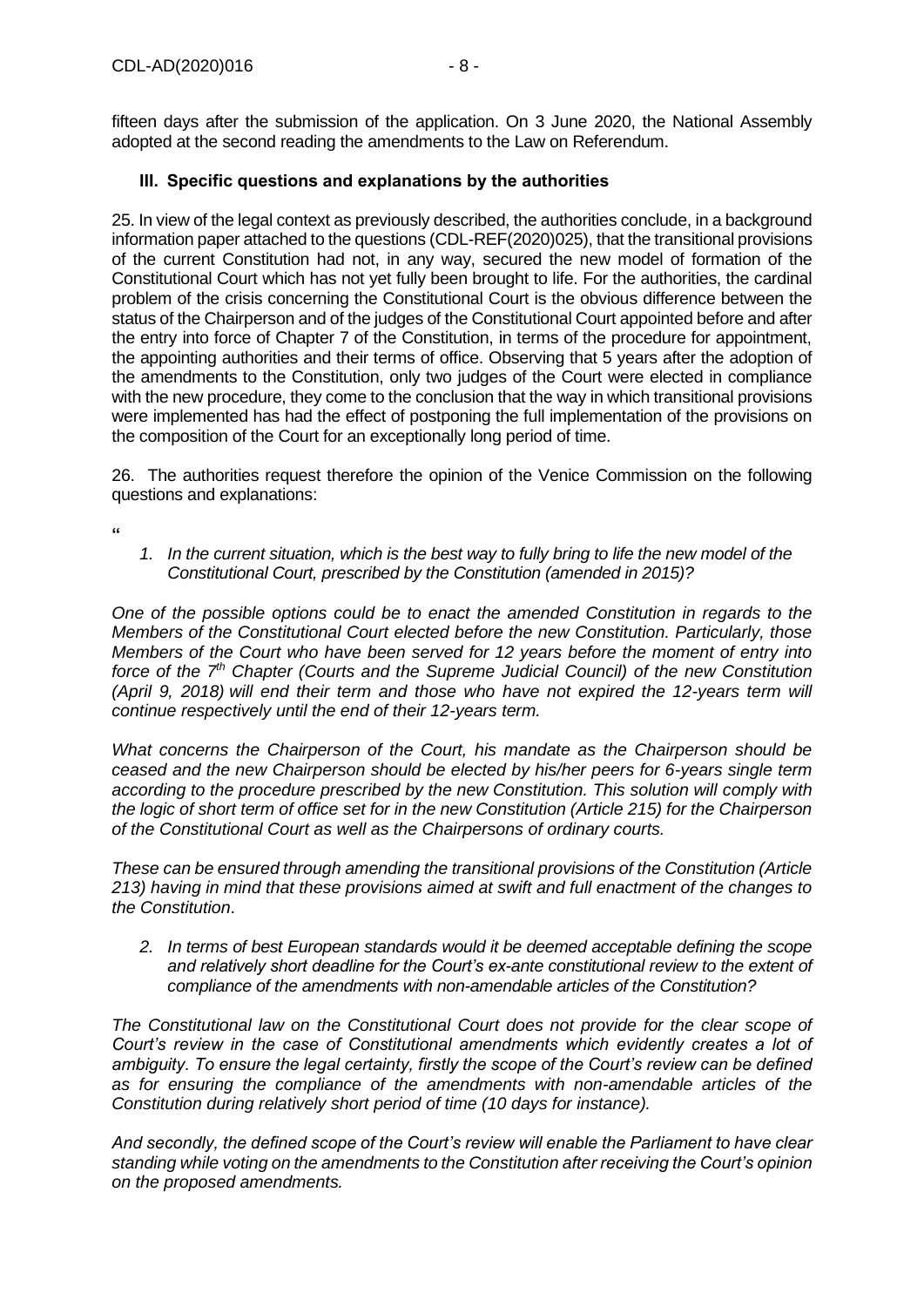*3. Shouldn't the Parliament have the power to abandon the earlier appointed referendum which was suspended due to emergency situation caused by the pandemic?* 

*The Constitutional Law on Referendum provides that the announced referendum which wasn't conducted due to the emergency situation, should be resumed when the emergency is lifted. The law doesn't provide for the possibility to call off the referendum which was announced before the emergency.* 

*We do believe that for the sake of public health and security the Parliament should have the power to revoke its decision on conducting the referendum which was announced earlier and then suspended due to the emergency caused by pandemic."*

#### <span id="page-8-0"></span>**IV. Analysis**

<span id="page-8-1"></span>**A. First question: In the current situation, which is the best way to fully bring to life the new model of the Constitutional Court, prescribed by the Constitution (amended in 2015)?** 

#### **1. Applicable international standards and previous opinions**

<span id="page-8-2"></span>27. The guiding principles for the assessment of the first question are the independence of the courts and their members, avoiding any unnecessary hierarchy or inequality between the judges, and the trust in the institution.

28. In the past, the Venice Commission has repeatedly been critical of changes to the retirement age or term of office of judges, even as part of a general reform of the judiciary, in particular if such changes were made in haste and without convincing justification.<sup>14</sup> Retroactive changes to the retirement age or term of office of judges affect the independence of judges and may, dependent on the number of judges affected, also have negative effects on the efficiency of a court. This is why international standards of judicial independence explicitly guarantee security of tenure until the mandatory retirement age or the expiry of the term office, and at the same time limit the grounds for dismissal to incapacity or professional misconduct.<sup>15</sup> The European Court of Human Rights (hereinafter "ECtHR") has repeatedly emphasised the close link between judges' terms of office and their independence.<sup>16</sup> Indeed, the security of tenure of judges is a universally recognised principle in all jurisdictions respecting the rule of law, and for which exceptions require compelling reasons.<sup>17</sup> In Baka v. Hungary, the ECtHR addressed the issue of retroactive reduction of a judge's term of office:

"Furthermore, although the applicant remained in office as judge and president of a civil division of the new *Kúria*, he was removed from the office of President of the Supreme Court

<sup>14</sup> See CDL-AD(2012)001, Opinion on Act CLXII of 2011 on the Legal Status and Remuneration of Judges and Act CLXI of 2011 on the Organisation and Administration of Courts of Hungary, paras. 102-110; CDL-AD(2017)031, Opinion on the Draft Act amending the Act on the National Council of the Judiciary; on the Draft Act amending the Act on the Supreme Court, proposed by the President of Poland, and on the Act on the Organisation of Ordinary Courts, paras. 44-52.

<sup>15</sup> See the 1985 UN Basic Principles on the Independence of the Judiciary, art. 12, 18, and 20; General Comment No. 32 on Article 14 of the International Covenant on Civil and Political Rights, paras. 19-20; the 1998 European Charter on the Statute for Judges, para. 7.1; Committee of Ministers of the Council of Europe Recommendation CM/Rec (2010)12, paras. 49-50; Opinion no. 1 (2001) of the Consultative Council of European Judges, paras. 57 and 59; CDL-AD(2016)007, Rule of Law Checklist, E.1.a.ii.

<sup>16</sup> See *Campbell and Fell v. the United Kingdom*, nos. 7819/77; 7878/77, par. 80; *Fruni v. Slovakia*, no. 8014/07, par. 145; *Henryk Urban and Ryszard Urban v. Poland*, no. 23614/08, par. 53.

<sup>&</sup>lt;sup>17</sup> For persuasive authority, see the Court of Justice of the European Union in the Grand Chamber judgement of 24 June 2019 in case C-619/18, par. 75-79.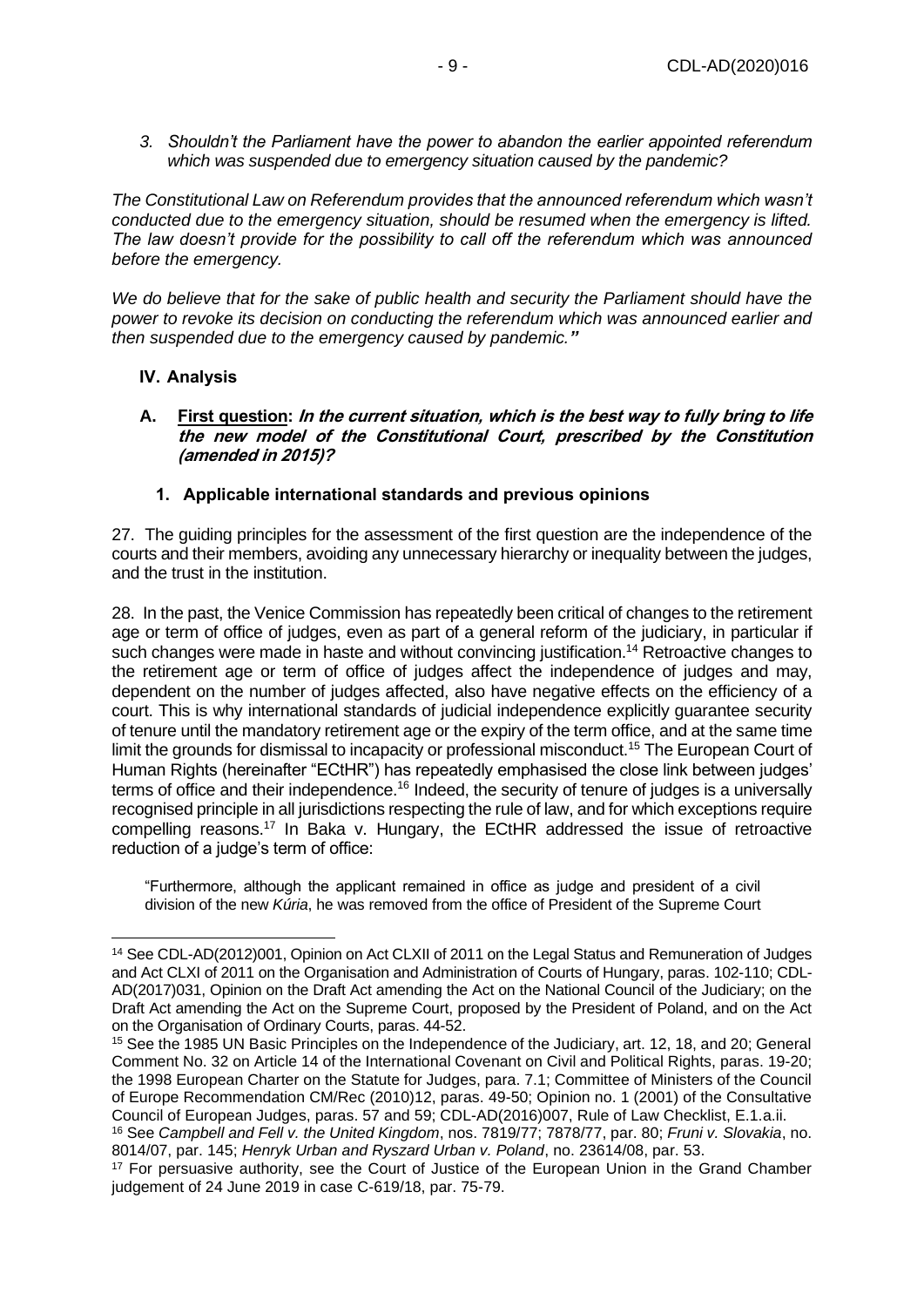three and a half years before the end of the fixed term applicable under the legislation in force at the time of his election. This can hardly be reconciled with the particular consideration to be given to the nature of the judicial function as an independent branch of State power and to the principle of the irremovability of judges, which – according to the Court's case-law and international and Council of Europe instruments – is a key element for the maintenance of judicial independence […]."<sup>18</sup>

29. It is on this backdrop that the Venice Commission in its October 2019 opinion underscored the link between security of tenure and judicial independence:

"The Venice Commission wishes to underscore that the security of tenure of constitutional court judges is an essential guarantee of their independence. Irremovability is designed to shield the constitutional court judges from influence form the political majority of the day. It would be unacceptable if each new government could replace sitting judges with newly elected ones of their choice."<sup>19</sup>

30. That opinion sets out in clear terms what is the purpose of the irremovability of judges, namely that judges, constitutional judges included, are not to be replaced when a new government takes office. Having been appointed under a previous government is simply not a compelling reason for replacing a judge.

31. In recent opinions, the Venice Commission has stressed the importance of the stability of the judicial system for its independence.<sup>20</sup> Trust in the judiciary requires a stable legal framework, and while judicial reforms are sometimes required to increase public confidence in the judicial system, "persistent institutional instability where reforms follow changes in political power may also be harmful for the public trust in the judiciary as an independent and impartial institution".<sup>21</sup>

#### <span id="page-9-0"></span>**2. The proposed amendments to transitional Article 213**

#### **a. Concerning the judges of the Constitutional Court**

32. The process of constitutional development in Armenia during the last 25 years shows a continued struggle for the improvement of democratic standards and the promotion of the rule of law. This process was accompanied by regular recommendations from the Venice Commission and it was not free from political conflicts. In this process, the concern for the independence of the sitting judges was very pronounced.

33. Indeed, Chapter 7 (Courts and the Supreme Judicial Council) of the Constitution introduced by the 2015 amendments includes a number of provisions which are deemed to establish the highest level of independence and impartiality possible in a democratic system governed by the rule of law, concerning especially the status and procedure for election and appointment of judges (in particular Articles 164 – 167).

34. Regarding specifically the judges of the Constitutional Court, the introduction of the new requirement of a qualified majority of three-fifths of the total number of votes for their election by

<sup>18</sup> *Baka v. Hungary*, 20261/12, par. 172.

<sup>19</sup> CDL-AD(2019)024, par. 58.

<sup>&</sup>lt;sup>20</sup> See CDL-AD(2019)027, Ukraine – Opinion on Amendments to the Legal Framework Governing the Supreme Court and Judicial Governance Bodies, par. 13-16; CDL-AD(2019)014, Romania – Opinion on Emergency Ordinances GEO No. 7 and GEO No. 12 amending the Laws of Justice, par. 14.

 $21$  CDL-AD(2019)027, Ukraine – Opinion on Amendments to the Legal Framework Governing the Supreme Court and Judicial Governance Bodies, par. 13. See also CCJE - BU(2017)11, Bureau of the Consultative Council of European Judges (CCJE), Report on judicial independence and impartiality in the Council of Europe member States in 2017, par. 7: "Public trust in judges may be undermined not only in cases of real, existing and convincingly established infringements, but also where there are sufficient reasons to cast doubt on judicial independence and impartiality" .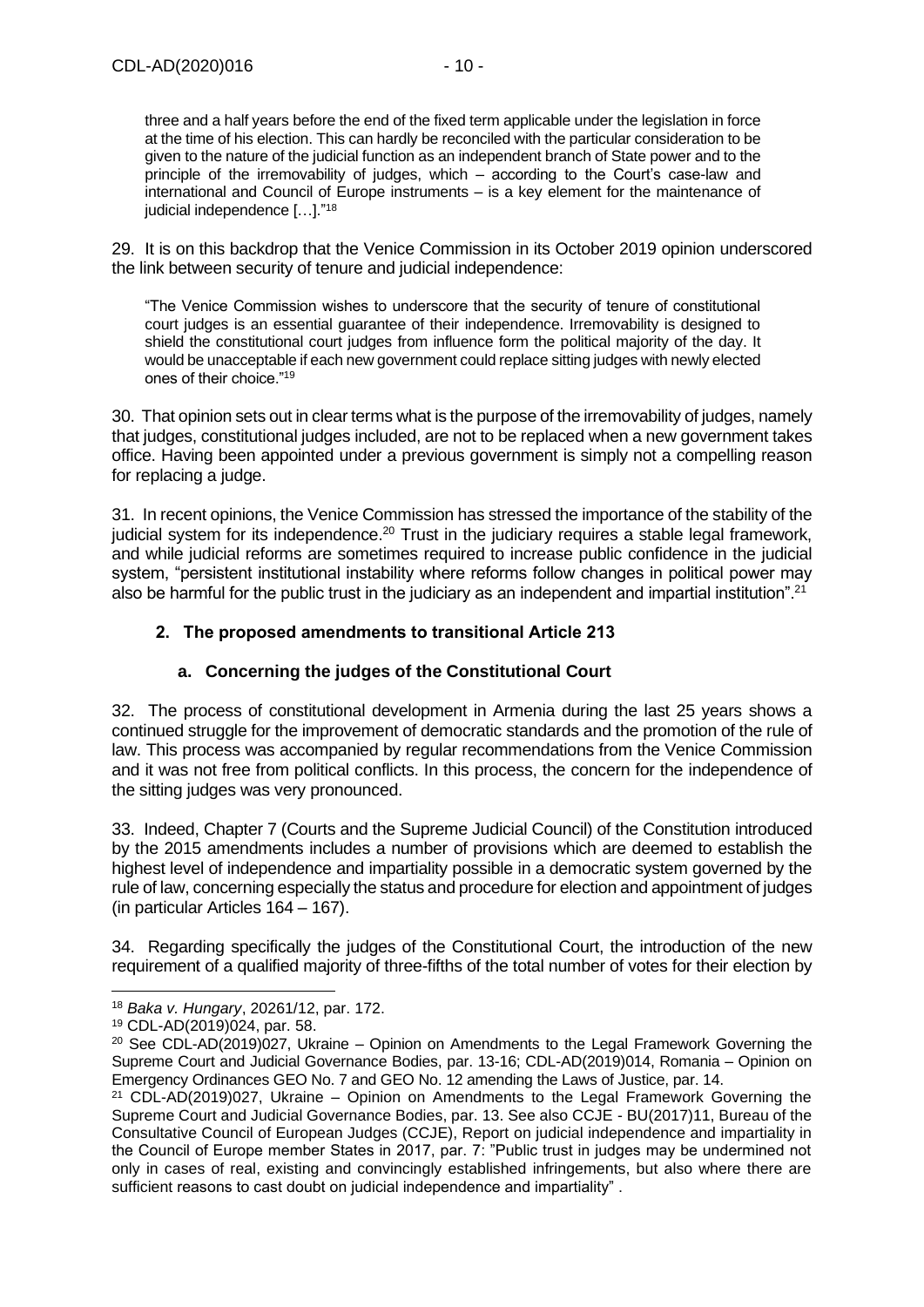parliament is aimed at ensuring that the ruling majority is not in a position to control the appointments. It thus shields the constitutional judges from the influence of the political majority. In addition, the exclusion of the possibility of re-election (new Article 166 (1)) undoubtedly contributes to the independence of the judges. While there are systems which provide for the possibility of re-election of judges, as in the case of the constitutional court *(Staatsgerichtshof)* of Liechtenstein (Article 105 by reference to Article 102(2) of the Constitution of Liechtenstein) or of the Court of Justice of the European Union, the European standard is that the terms of constitutional judges are not renewable and re-election is excluded.

35. On the other hand, limitations of terms are common in many constitutional systems as far as constitutional court judges are concerned (as opposed to ordinary judges in civil and criminal courts where the function of the judge is only limited with the retirement age). A term of twelve years is fully in line with European standards. Undeniably, such a limited term allows the regular and partial renewal of the composition of the Court, ensuring to achieve a degree of heterogeneity and pluralism and greater balance in representation. It allows a changing parliamentary majority to elect judges of one tendency or another and better reflects the changing political and societal views of the society.

36. In parallel to major and positive developments in Armenia, the 2015 amendments secured the tenure of the sitting judges of the Constitutional Court by maintaining their initial terms of appointment. It therefore guaranteed the continuation of holding office by those judges until the retirement age without being limited in their mandate by the newly introduced twelve-year term (Transitional Article 213). Consequently, the reform of the Constitutional Court and the introduction of a fixed-term mandate by the 2015 amendments did not result in the immediate and abrupt dismissal of the judges of the Constitutional Court.

37. The provision of transitional Article 213 is not a novelty of the 2015 amendments nor has an exceptional character. A similar transitional provision also existed in the 2005 Constitution (Article 117(13)), which however did not change the manner of appointment of constitutional court judges in a significant manner. <sup>22</sup> Moreover, the same guarantee is also provided in transitional Article 215<sup>23</sup> of the 2015 Constitution for ordinary judges (but not for court chairmen) appointed prior to the entry into force of Chapter 7, including judges of the Court of Cassation, whose appointment procedure underwent important changes with the relevant amendments while their term of office (until retirement) remained the same. 24

38. While the introduction of a limited term for constitutional judges cannot be ruled out and on the contrary is commendable, the Commission is of the view that, in principle, a transitional period allowing for a gradual change in the composition of the Court, which prevents such limitation from being used, or from being perceived to be used, as a means at the disposal of the political majority to change the composition of the Court, is appropriate. Such a transitional measure serves to debunk the sense that the limitation of the term of office of the judges is in fact linked to the actions carried out by those judges in the performance of their judicial office being disliked by the ruling majority. Moreover, provisions introducing fixed-term mandate for judges that result in their

<sup>&</sup>lt;sup>22</sup> Article 117(13) incumbent members of the Constitutional Court shall continue to hold the office until attaining the age of seventy.

<sup>&</sup>lt;sup>23</sup> Article 215(1): "The judges appointed prior to the entry into force of Chapter 7 of the Constitution shall continue holding office until the expiry of the term of their powers, specified in the Constitution with the amendments of 2005".

 $24$  Whereas, before the 2015 amendments, the judges of the Court of cassation are appointed by the President of the Republic upon the recommendation of the Council of Justice (Article 55(11)), after the 2015 amendments, they are appointed by the President of the Republic upon recommendation of the National Assembly which elect the candidates by at least three fifths of votes of the total number of Deputies, from among the three candidates nominated by the Supreme Judicial Council for each seat of a judge (Article 166(3)).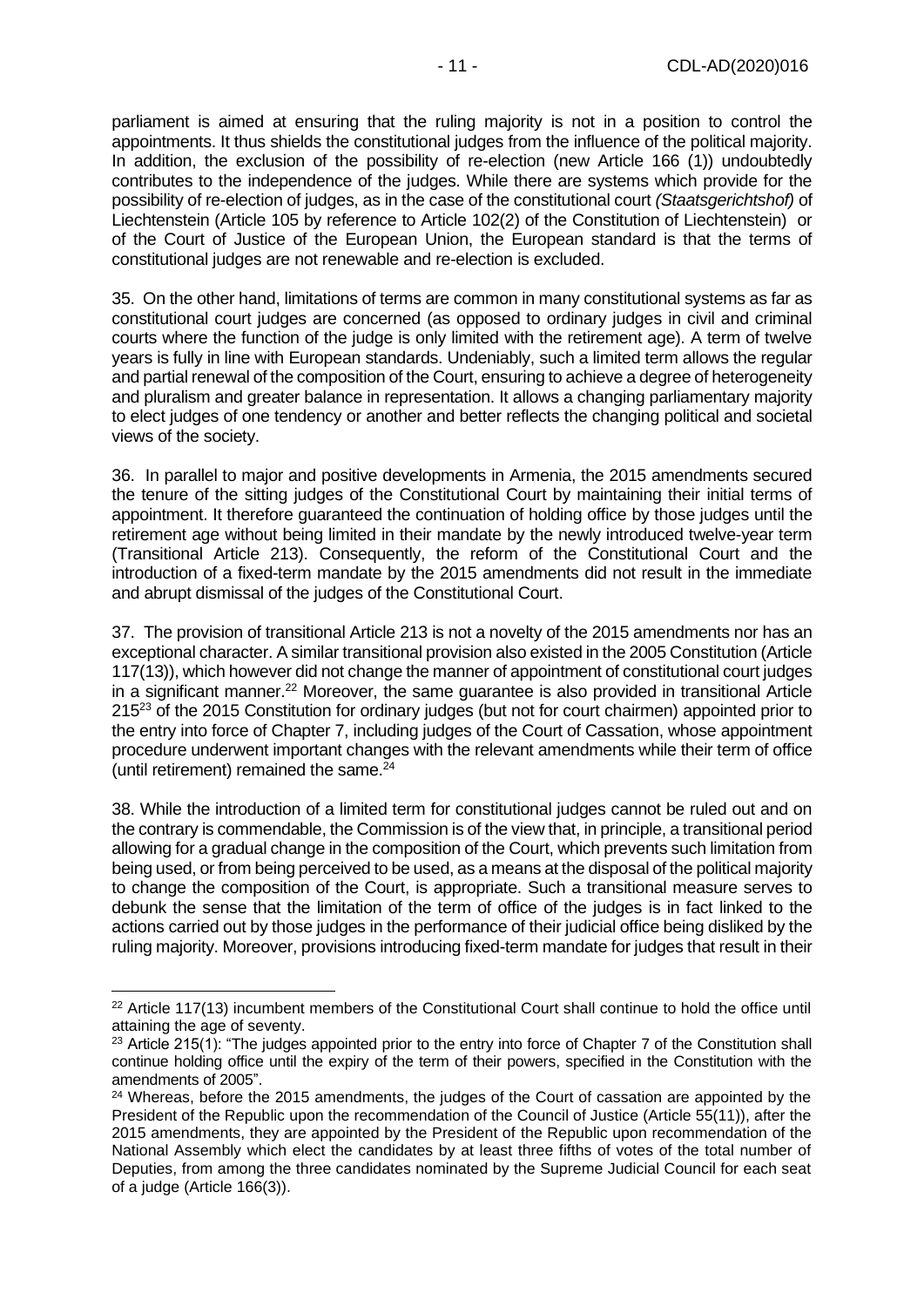immediate removal from office, without a transitional period to protect their confidence in their security of tenure, do not comply with the principle of irremovability of judges.

39. For the Venice Commission, the irremovability of judges constitutes an essential element of the independence of the judiciary. Considering the importance placed on security of tenure of judges by both "hard law" and "soft law" international standards, and having regard in particular to the growing importance of safeguarding the independence of the judiciary, including the Constitutional Court, it is appropriate that, if the constitutional provisions on the appointment and the term of office of constitutional court judges are amended, any shortening of the term of office only applies to judges to be appointed after the entry into force of the new provisions. Article 213 is therefore in line with international standards and any departure from the set transitional arrangements must be examined with extreme caution.

40. The draft amendments to transitional Article 213 of the Constitution, which were initially put to referendum on 5 April 2020, entail the dismissal of all the 7 judges (including the Chairperson) appointed before the entry into force of the 2015 amendments on 9 April 2018 – including those who had not yet served the full 12 years' term according to the 2015 amendments. Blanket measures of this kind, without transitional arrangements, would be at odds with Article 6 ECHR (see Baka v. Hungary). The Commission therefore welcomes that the approach suggested in the request does not lead to the automatic and indiscriminate dismissal of all judges appointed before the entry into force of the 2015 amendments.

41. The current request by the authorities suggests actually a different and less intrusive approach. Accordingly, by an amendment to transitional Article 213, the new terms of office introduced in 2015 (twelve years) could take effect for all judges, including the judges appointed before the entry into force of 2015 amendments. This would mean that judges having already served 12 years would be dismissed, while judges who had been appointed before 9 April 2018 but who had served less than 12 years would stay in office until they had served a total of 12 years. Two sitting judges are already in office for more than twelve years, one judge is serving a second term, but this second term has not yet reached the twelve years limit.

42. In their request and during the meetings with the delegation, the authorities put forth a number of arguments in favour of such an approach: first, the transitional provisions did not, in any way, secure the new model of formation of Constitutional Court in the transitional stage. As a result, the new model provided by the Constitution in force has not yet been fully brought to life. The amendments were adopted in 2015 and entered into force in 2018. Yet, under the current transitional Article 213, their final implementation would only be possible after an extraordinarily long period of time, as the acting Chairperson would attain the retirement age in 2035 and one other member in 2037, i.e. more than 20 years after the adoption of the amendments.

43. Another problem, according to the authorities, is the obvious difference between the status of the judges appointed before the entry into force of the 2015 amendments, and judges elected or to be elected thereafter, in terms of the appointment procedure, appointing authorities and the terms of office. The authorities underlined in this respect that there are currently three different categories of judges in the Constitutional Court: those appointed under the Constitution of 1995, who may hold office until attaining the age of seventy; those appointed after the 2005 amendments, who would be sitting at the court until attaining the age of sixty-five; and those appointed after the entry into force of the 2015 amendments, who may hold office for a total of twelve years. For the authorities, a striking example of this difference in status among judges is the fact that the newly elected judges (2 judges in total), during their twelve-years term of office, will not be able to run for the office of the Chairperson of the Court under the rules of the Constitution in force.

44. The authorities underscore that in order to remedy the public distrust in the Constitutional Court, which is an urgent need in Armenia, the composition of this institution should reflect as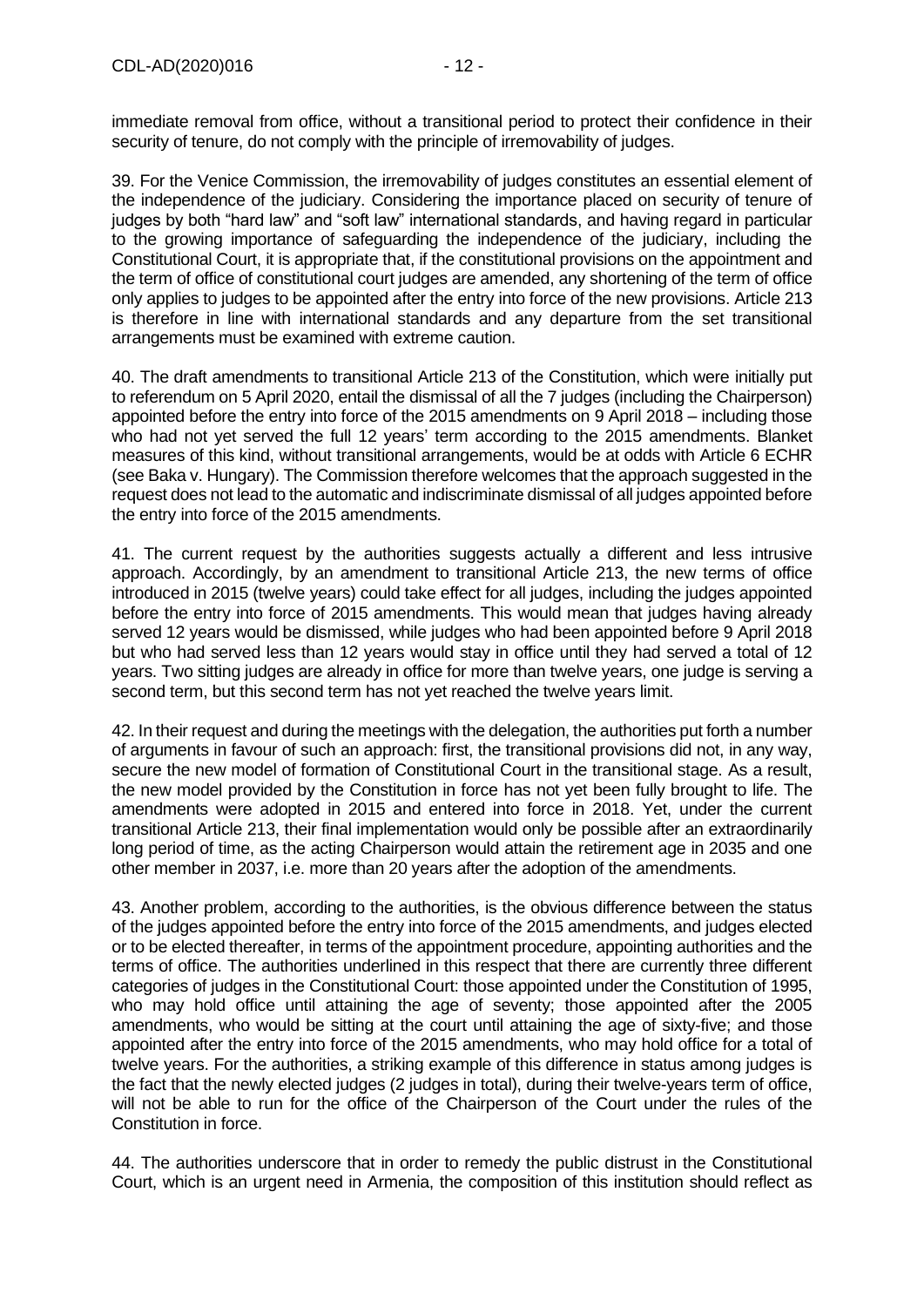soon as possible the current provisions, which guarantee high standards concerning the independence of the Constitutional Court. They also stress that the current crisis around the Constitutional Court presents serious challenges for ensuring the "democracy guaranteed by the Constitution, as well as sufficient qualities for a state governed by the rule of law".

45. The Venice Commission reiterates that Chapter 7 of the Constitution introduced by the 2015 amendments is aimed at establishing the highest level of independence and impartiality possible in a democratic system governed by the rule of law, concerning particularly the status and procedure for election of constitutional judges. The requirement of a qualified majority of threefifths in parliament for their election, and the exclusion of the possibility of their re-election, are undoubtedly important safeguards that guarantee the independence of constitutional judges. In particular, those safeguards are aimed at ensuring that the ruling majority of the day is not in a position to control the appointments and as a result, has not the ultimate authority on the composition of the Constitutional Court.

46. The introduction of a limited term of office for constitutional judges, as previously stated, is also perfectly in line with European standards in that it achieves a greater balance in representation within the Court.

47. It should also be observed that the purpose of the current majority is not to alter these high democratic standards, by reversing and stepping back from the achievements of the 2015 reform and by introducing rules that would allow the majority to control the appointments. It appears, on the contrary, that the authorities' objective is to ensure that the new provisions produce their effects and the composition of the Court reflects the democratic standards introduced by those provisions as soon as possible. This is a legitimate aim.

48. The Commission acknowledges that, in context, the time period between the adoption of the amendments and their final implementation, which would take up to 20 years, is unusually and exceptionally long, and results in effectively frustrating the application of the 2015 amendments. Moreover, it recognises the legitimacy of the authorities' wish to ensure equality in status among the sitting judges of the Court, relating in particular to their term of office, and to remedy any other statutory inequalities that result from the current state of affairs. The Commission draws attention to its 2019 opinion where it expressed preference for a system where all judges of the Constitutional Court enjoyed the same status irrespective of the time of their appointment.<sup>25</sup>

49. The amendment suggested in the request proposes to apply the fixed-term mandate to the sitting judges, limiting therefore their life-time mandate until retirement. The Commission considers that when compared with a measure that would entail the limitation of an already fixedterm mandate, the interference with the principle of irremovability of judges caused by the current proposal is lesser in degree, which should be borne in mind.

50. Moreover, the proposed measure aims at a standardisation of the judges' term of office, based on a general reform of the Constitutional Court, and subjects all judges to the same general rule rather than dismissing them based on a sharp cut-off point linked to the entry into force of the 2015 amendments as it was initially proposed.

51. There are therefore good arguments in favour of the new approach proposed by the Armenian authorities.

52. However, as pointed out above, any interference with the principle of irremovability of judges remains, highly problematic and should be strictly limited. A solution has to be found reconciling to the extent possible the different conflicting interests at stake. In this respect, the Commission particularly takes into consideration that the 2015 reform, with the democratic safeguards it

<sup>25</sup> CDL-AD(2019)024, para. 60.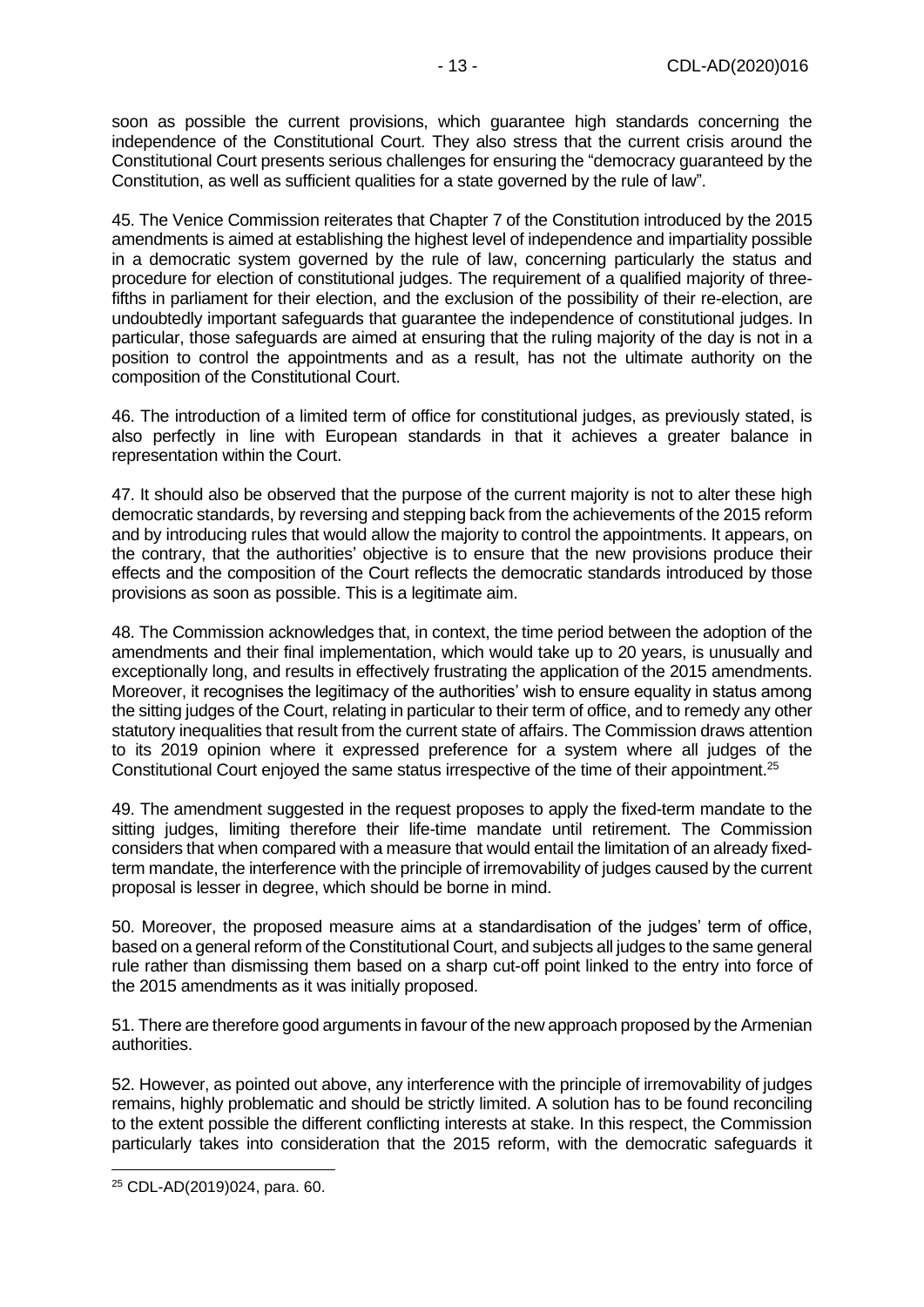introduced, does not leave room for the ruling majority to have the control of the Court. It also notes the legitimate need in Armenia to have the new constitutional provisions produce their effects without an excessive and unreasonable delay.

53. The Commission reiterates that the appropriate way of bringing to life a new model of a Constitutional Court is to maintain the term of office of the current judges and to allow for a gradual introduction of the new terms of office through normal replacements. However, given the circumstances in Armenia, a possible solution may be to amend the current Article 213 and provide for the renewal of the Constitutional Court while envisaging a transitional period. A transitional period would allow for a gradual change in the composition of the Court in order to avoid any abrupt and immediate change encroaching on the independence of this institution. The authorities are best placed to measure the length of this transitional period and the Commission is not in a position to propose a concrete time period. Determining the length of this period requires striking a balance between two competing public interests: on the one hand, the transitional period must reach a minimum length in relation to each individual judge's remaining term of office in order not to constitute a disproportionate interference with the principle of irremovability of judges. On the other hand, an exceptionally and unreasonably long transitional period which extends well beyond the object of its purpose, risks thwarting the implementation of the will of the constituent power as expressed in the 2015 amendments. It is therefore important to allow a gradual change over a certain period, the duration of which respects this balance and to ensure that this measure remains an exception and does not create any dangerous precedent for future governments.

#### **b. Concerning the Chairperson of the Constitutional Court**

54. As far as the position of the Chairperson of the Constitutional Court is concerned, the explanations in the request for the present opinion suggest that the mandate of the current Chairperson who was elected on 21 March 2018 under the provisions of the 2005 version of the Constitution and whose term of office as judge and as chair ends normally in 2035 should cease and the new Chairperson should be elected by his peers for a 6-years single term according to the procedure prescribed by the Constitution currently in force (Article 166(2)). The authorities consider that this solution would also comply with the logic pursued by Article 215 of the Constitution concerning the chairpersons of courts and of the court of cassation, which provides that "*the chairpersons of courts and the chairpersons of chambers of the Court of Cassation appointed prior to the entry into force of Chapter 7 of the Constitution shall continue holding office until the appointment or election of chairpersons of courts and chairpersons of chambers of the Court of Cassation under the procedure prescribed by Article 166 of the Constitution, which shall be carried out not later than within six months following the formation of the Supreme Judicial Council.*" It should also be emphasised that the suggestion in the request concerns the termination of the mandate as chairperson only, not also the term of office as judge.

55. The Venice Commission recalls that there are basically two systems in Europe for the election of presidents, vice presidents and presidents of chambers or panels. In some states, such as Germany or Austria, the president and the vice-president are elected by the organs competent to elect the other judges (Government, Parliament). On the other hand, quite a number of systems, if not the majority, provide for an election of presidents by the judges of that court. Above all and inevitably, this is the case at the ECtHR and the Court of Justice of the European Union. For the present analysis, the standards of the latter group are relevant. Here the shorter terms for court presidents are acceptable, and they may even contribute to more collegiality than hierarchy among the judges. In Bosnia and Herzegovina for instance, the President of the Constitutional Court which has been established under strong international influence, is elected by secret ballot by a rotation of the judges of the court selected by the legislative authorities of the Entities, for three years (Article 84 of the Rules of the Constitutional Court of Bosnia and Herzegovina), which is even shorter than is the case in Armenia. In the Armenian case, the Chairperson of the Court under the current rules would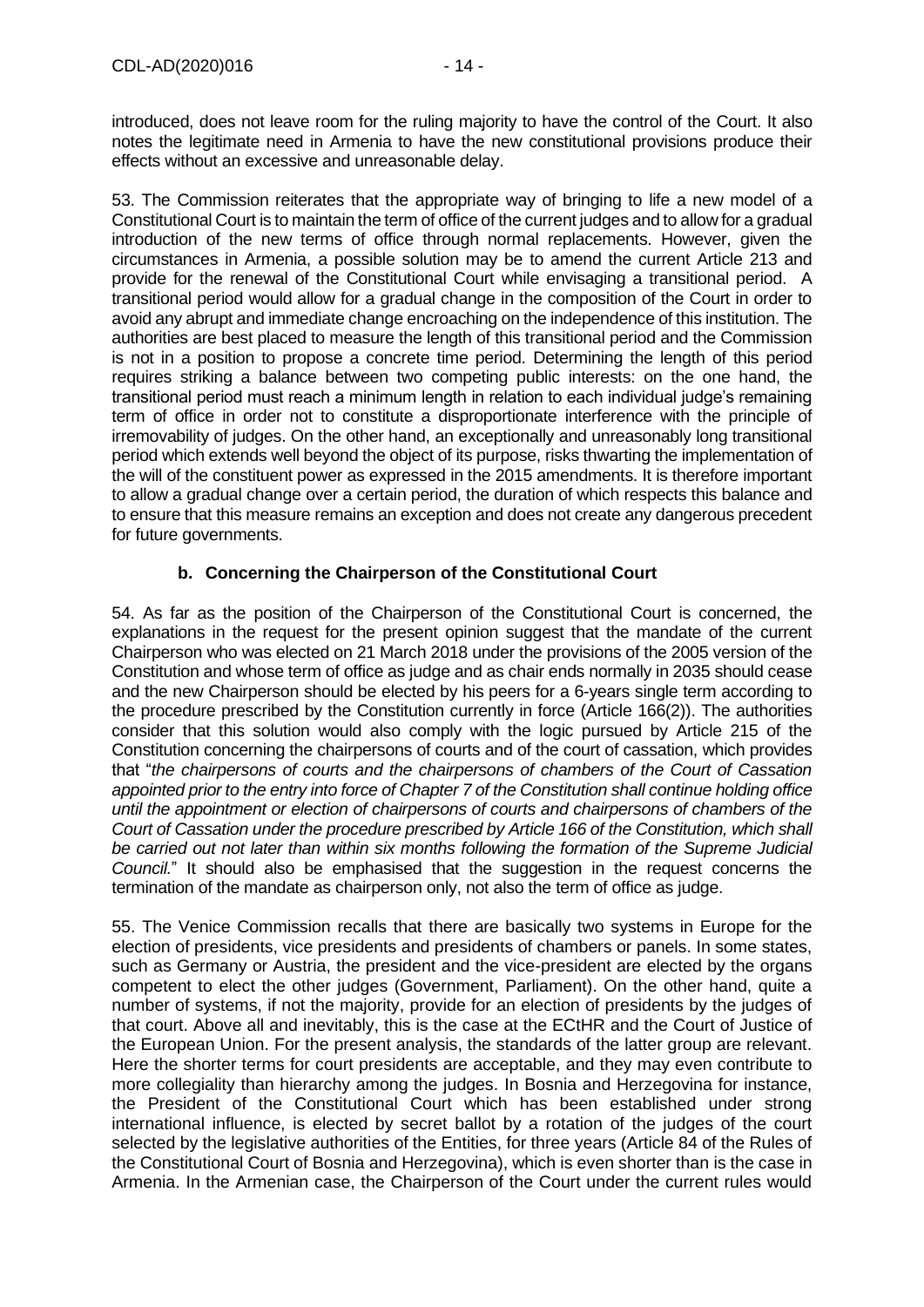remain in the chair for 17 years, longer than the term foreseen for judges under the new Constitution. This risks leading to a predominant role of the Chairperson and is not conducive to collegiality among the judges.

56. Also, the Commission takes note of the authorities' claim that the election of the current Chairperson of the Constitutional Court, on 21 March 2018, under the provisions of the 2005 Constitution and only three weeks before the entry into force of the 2015 amendments, was contrary to the spirit of those amendments aiming, on the one hand, at guaranteeing more independence for the judiciary and for the Constitutional Court from parliament and on the other hand at enabling a rotation in the position of Chairman. In any case, he was elected when the new rules for the term of office had already been adopted for quite some time. His situation is therefore quite different from the situation of a Chairperson elected under the previous version of a Constitution at a time when it is not known that the term of office will be shortened.

57. In addition, shortening the term of the president does not have the same impact on the independence of a court as shortening the term of all judges and the international standards appear to provide more leeway concerning his position. They distinguish between the judicial function of judges and administrative functions. The Venice Commission has in previous opinions accepted shorter tenures for the position of court presidents, provided that the status as judge is maintained and not affected by the expiry of the term as court president.<sup>26</sup> However, in practice the separation between court administration and the exercise of judicial functions may be less clear, as illustrated by the above-mentioned Baka case. Although this case is rather different from the issue at hand, since it concerned the early termination of the six-year fixed term mandate of the President of the Supreme Court of Hungary and not the introduction of a limitation of a mandate until retirement, the ECtHR considered it problematic for judicial independence that the applicant was removed from the office of president, even though he remained a judge of that court. The Venice Commission too has been cautious of accepting the termination of the mandate as court president as part of a general reform unless compelling reasons are given.<sup>27</sup> If legitimate and compelling reasons can be established, the termination of a mandate as court president must nonetheless respect the principles of legal certainty (legitimate expectations) and proportionality.

58. It should also be noted that presidents of Constitutional Courts or Supreme Courts enter more easily into conflict with the government, the head of state or parliamentary groups than ordinary judges. Court presidents serve in the public and in the media as the face for their court and are connected to certain decisions which may be disputed in the public debate or disliked by the government although these decisions are taken by a body of judges.<sup>28</sup>

59. Against this background, the Venice Commission considers that changes in the term of office of the chairman of the Constitutional Court appear to be possible but require a cautious approach. It would therefore be advisable to envisage a transitional period instead of immediately terminating the mandate of the current chairperson of the court upon the entry into force of a possible amendment to Article 213.

<sup>26</sup> CDL-AD(2014)021, Opinion on the draft law on introducing amendments and addenda to the judicial code of Armenia (term of Office of Court Presidents), par. 28-35.

<sup>&</sup>lt;sup>27</sup> See CDL-AD(2014)032, Joint Opinion of the Venice Commission and the Directorate of Human Rights (DHR) and Rule of Law (DGI) of the Council of Europe on the Draft Law on Amendments to the Organic Law on General Courts of Georgia, par. 97-98.

<sup>&</sup>lt;sup>28</sup> Examples are the presidents of the supreme and constitutional courts in Poland after 2015, or the two cases where judges were successful applicants before the ECtHR, i.e. the former presidents of the Supreme Administrative Court in Liechtenstein (Wille case *Wille v. Liechtenstein*, No. 28396/95, 28 October 1999) and of the Supreme Court in Hungary (Baka case).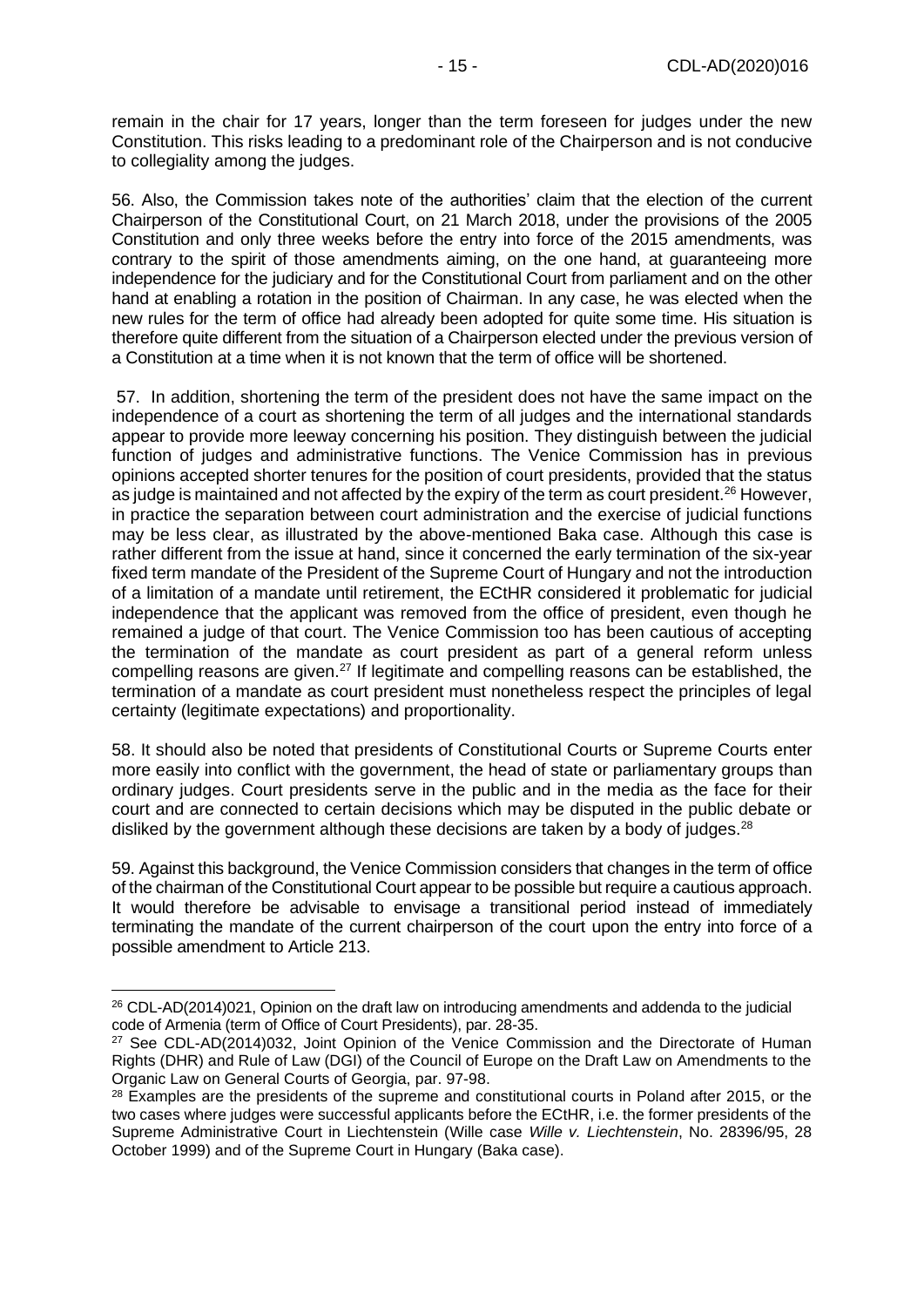#### <span id="page-15-0"></span>**B. Second question: In terms of best European standards would it be deemed acceptable defining the scope and relatively short deadline for the Court's ex-ante constitutional review to the extent of compliance of the amendments with nonamendable articles of the Constitution?**

60. Articles 168(2) and 169(2) of the Constitution of Armenia provides for constitutional review of constitutional amendments. Article 168(2) provides that the Constitutional Court, prior to the adoption of draft amendments to the Constitution, determines the compliance thereof with the Constitution. The mandatory character of this review is stated in clear terms in Article 169(2) which provides that the National Assembly *shall* in the cases prescribed by point 2 of Article 168 of the Constitution, apply to the Constitutional Court in respect of amendments to the Constitution. The Constitution does not define the criteria to be used by the Court when revising constitutional amendments.

61. The Constitutional Law on Rules of Procedure of the National Assembly provides detailed rules, in particular in its Article 86, concerning this procedure. Accordingly, prior to the adoption of the draft amendments to the Constitution in the second reading (two readings in total are necessary in the procedure of adoption of draft constitutional amendments), the draft resolution on applying to the Constitutional Court shall be put to a vote. If the decision is adopted, the Chairperson of the National Assembly shall sign this resolution within two working days and, together with the draft amendment to the Constitution debated in the second reading, shall send it to the Constitutional Court. The debate of the issue shall be interrupted until the resolution of the Constitutional Court is received. If the Constitutional Court finds that the draft amendment to the Constitution is not in compliance with the Constitution, then the draft shall be withdrawn from circulation. Otherwise, after receiving its resolution, the voting on the issue at the forthcoming regular sittings of the National Assembly shall be carried out.

62. Under Article 72, paragraph 4, of the Constitutional Law on the Constitutional Court, the Court shall adopt in this case a decision either on recognition of the draft as complying with the Constitution or on recognition of the draft as fully or partially contradicting the Constitution. Under paragraph 3 of the same provision, the Constitutional Court shall adopt a decision no later than three months after the registration of the application.

63. It follows from the above-mentioned legal provisions that the current Law on the Constitutional Court and the Rules of Procedure of the National Assembly provide for an *ex-ante* mandatory and systematic review by the Constitutional Court before a proposal for constitutional amendment can be adopted. Those legal provisions do not limit the scope of review of draft constitutional amendments by the Constitutional Court. The only time-limit provided for the review is the one of three months as stated in Article 72(3) of the Law on the Constitutional Court.

64. Moreover, during the meetings with the Constitutional Court, following two specific questions raised by the Venice Commission delegation, the representatives of the Constitutional Court informed the delegation that, as to date, there is no case-law of the Court concerning the review of draft constitutional amendments and that the scope of this review is not limited, covering the non-amendable provisions of the Constitution as well as the Constitution in its entirety, including therefore also the procedural rules on adoption of draft constitutional amendments.

65. In its 2010 Report on Constitutional Amendment, <sup>29</sup> the Venice Commission distinguished substantive judicial review of constitutional amendments and purely procedural/formal review in order to check and ensure that the amendments have been adopted following the prescribed constitutional procedures. As for the procedural review, the Commission has taken the position that all constitutional systems should allow for democratic and judicial control to ensure that constitutional amendments have been adopted according to the prescribed constitutional

<sup>29</sup> CDL-AD(2010)001 Report on Constitutional Amendment, paras. 194 *et seq*. and 225 *et seq.*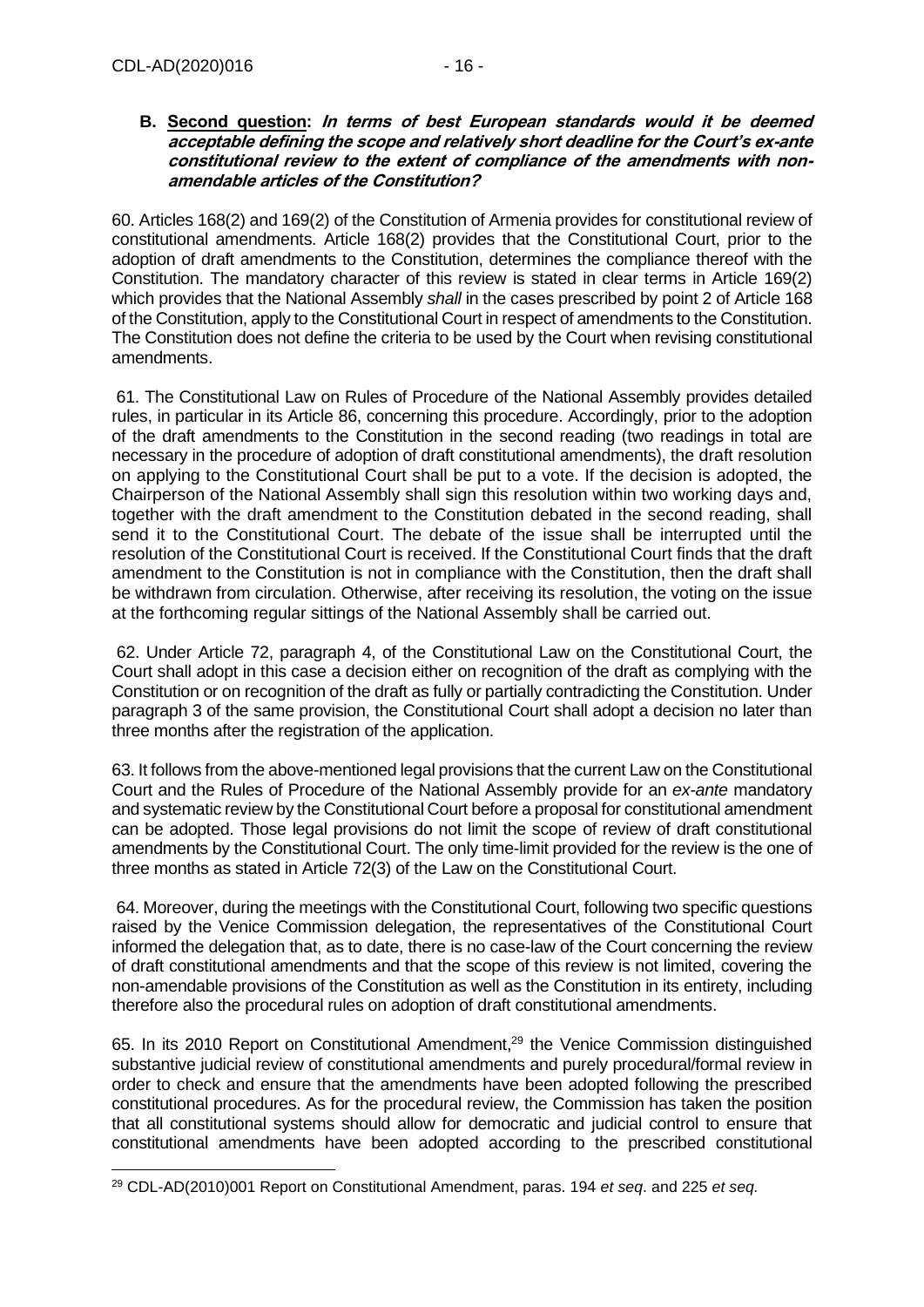procedures. This is an issue which may suitably tried before a court and such a formal control by courts does not interfere with the sovereign rights of the constituent power, but rather serves to protect democracy.

66. As for substantive review of constitutional amendments, the Venice Commission has adopted a more cautious approach.<sup>30</sup> There is no generally accepted standards in comparative constitutional law regarding the participation of constitutional courts in the constitutional amendment process. Mandatory *ex ante* review by the Constitutional Court of draft constitutional amendments is rare<sup>31</sup> and while there are examples that the constitutional courts have made useful contributions which have improved and served as guidance for the subsequent parliamentary and public debates, there are also examples that the a priori involvement of the court has brought excessive rigidity to the amendment process and blocked the political debate.<sup>32</sup>

67. For the Commission, substantive judicial review of constitutional amendments should only be exercised in those countries where it already follows from clear and established doctrine, and even there with care, allowing a margin of appreciation for the constitutional legislator.<sup>33</sup> As long as the special requirements for constitutional amendment, such as qualified majority of the elected representatives in parliament, as well as other procedural requirements are followed and respected these are and should be a sufficient guarantee against abuse. Amendments adopted following such procedures will in general enjoy a very high degree of democratic legitimacy, which a court should be extremely reluctant to overrule.

68. The Commission has therefore a general preference for limiting the scope of review of constitutional amendments by the Constitutional Court to a purely procedural examination. It is indeed desirable, that e.g. the parliamentary minority can ask the Constitutional Court to examine whether the procedure for adopting constitutional amendments was followed. This is different from a general ex ante review by the Court.

69. However, if a constitution such as the Constitution of Armenia provides for such *ex ante* review, this rule obviously has to be respected. Limiting the scope of such review to a control of conformity with unamendable provisions of the Constitution is in line with the European standards, unless this limitation contradicts the text of the Constitution.<sup>34</sup> The scope of the judicial review then depends on the definition of unamendable provisions by the Constitution itself. The "unamendability" under the Constitution should be interpreted narrowly. According to Article 203 of the Constitution, only Articles 1-3 and 203 are unamendable, which on the face of it appears like a rather limited scope for judicial review of constitutional amendments. Taking into account the statement by the representatives of the Constitutional Court during the meetings that the scope of review of the constitutional amendments by the Constitutional Court may cover the entire Constitution, the Commission considers that an expansive interpretation by the Constitutional Court of its own review power would be inappropriate. It would be problematic if the Constitutional Court invalidated constitutional amendments based on vague principles loosely connected with or based on a broad interpretation of the unamendable provisions in the Constitution.

70. As to the deadline for decisions in such ex-ante proceedings, a balance has to be struck between effective judicial review within the scope defined by the Constitution, and the expression

<sup>30</sup> See, for instance, CDL-AD(2016)009 Final Opinion on the draft constitutional amendments on the judiciary of Albania, para. 41.

<sup>&</sup>lt;sup>31</sup> See, for the examples, CDL-AD(2010)001, para, 194.

<sup>&</sup>lt;sup>32</sup> See, CDL-AD(2015)045, Interim Opinion on the draft constitutional amendments on the judiciary of Albania, para. 20-21, CDL-AD(2010)001, para. 195.

<sup>33</sup> CDL-AD(2010)001, para. 235.

<sup>&</sup>lt;sup>34</sup> Some constitutions such as the Constitution of Ukraine prohibit any lowering of the standards of protection of human rights.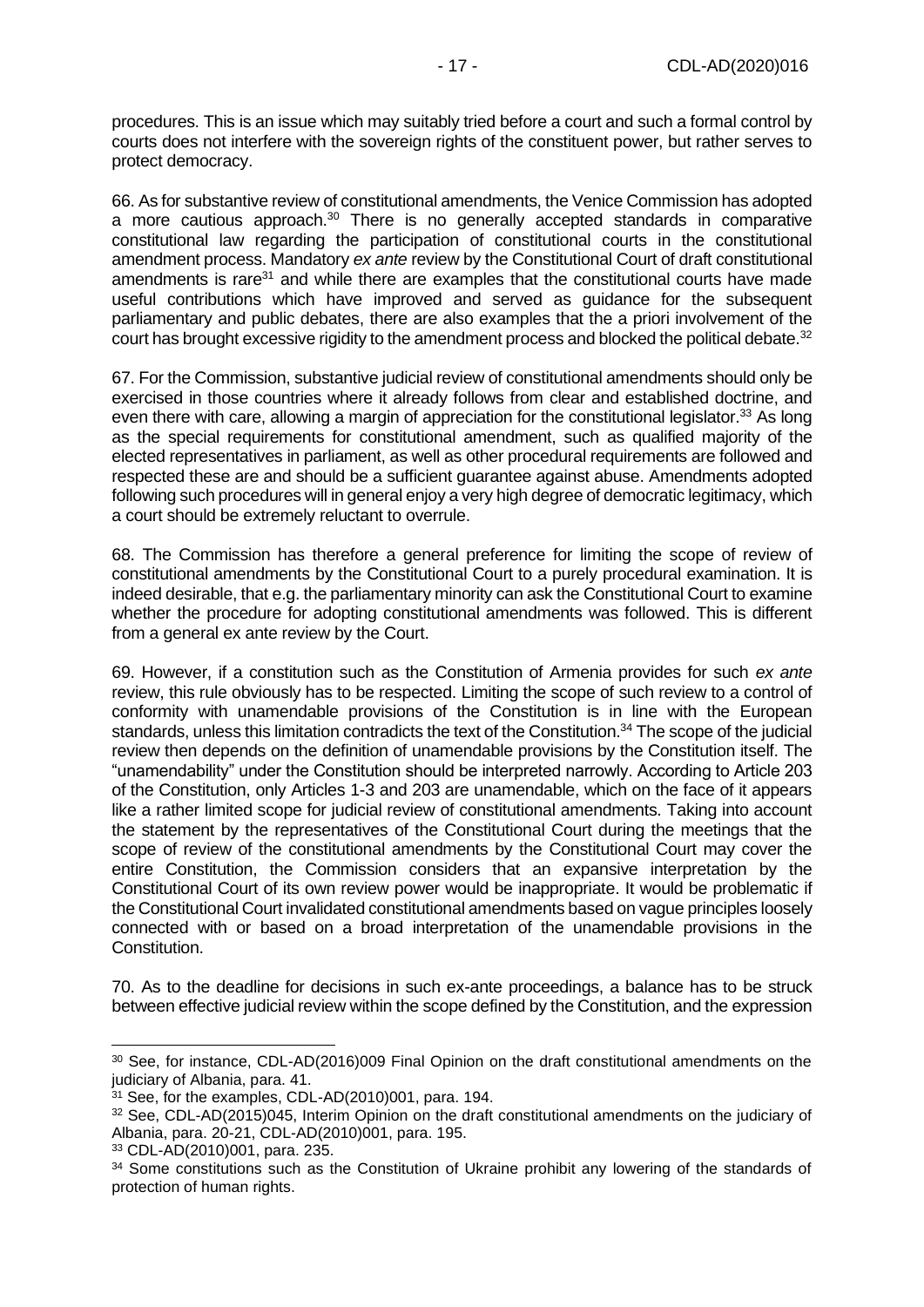of the will of the constitutional legislator also in times of possible emergency. It seems adequate if the national legislator enjoys a certain margin of appreciation when striking this balance and a rather short deadline for the ex-ante review such as two weeks does not appear problematic, having regard also to the variety of systems in Europe in this respect.

71. One particular issue, which was mentioned during the meetings with the authorities and other stakeholders, is whether in case the Constitutional Court is called upon reviewing the constitutionality of the amendment concerning the mandate of the Court's judges, there would be a conflict of interest preventing those judges from reviewing the constitutional amendment. The Venice Commission considers that it must be ensured that the Constitutional Court as guarantor of the Constitution can function as a democratic institution and the possibility of excluding judges must not result in the inability of the Court to take a decision. Under Article 14(2) of the Law on the Constitutional Court of Armenia, a judge of the Constitutional Court may not use the authority of his/her position as a judge in his/her own interests. Accordingly, if a judge of the Court believes that s/he would have a conflict of interest in case s/he is called upon reviewing constitutionality of an amendment concerning his/her mandate, then following the rule in Article 14, s/he should disqualify himself or herself for hearing the matter according to general rules. For the Venice Commission, however, a distinction has to be made between the institutional principles of the Constitution concerning the independence of the Constitutional Court and the personal interest of the judges. In this respect, the Constitutional Court should use extensive self-restraint in order to avoid any impression of favouring the personal interest of the judges when reviewing amendments concerning the Court itself.

#### <span id="page-17-0"></span>**C. Third question: Shouldn't the Parliament have the power to abandon the earlier appointed referendum which was suspended due to emergency situation caused by the pandemic?**

72. The Venice Commission firstly observes that Article 202 of the Constitution mentions the texts that should be amended only through referendum and does not include Article 213. Therefore, it is a matter of choice whether or not to call a referendum. Direct democracy in a complicated political situation can serve as a last resort for finding *any* solution, but it is a double edged sword, which hardly makes it most recommendable in the case of such constitutional provisions that are aimed at finding a delicate balance in readjusting of recently reformed institutions.

73. After those preliminary observations, the Venice Commission considers that it is a general principle of public law that general norms and decisions adopted by a competent public body can be annulled by a new decision of the same body following the same procedure. There are of course exceptions, such as when a decision raises legitimate expectations of the application of norms or the conferral of rights and duties in individual cases. No such exceptions apply here. In addition, the fact that the legality of calling a referendum on constitutional amendments not reviewed by the Constitutional Court can be questioned (cf. paras. 20, 21 and 60 et seq. above), is a circumstance that the Parliament may take into account when considering a possible revocation of the referendum.

#### <span id="page-17-1"></span>**V. Conclusions**

74. In the present Opinion prepared at the request of the Ministry of Justice of the Republic of Armenia, the Venice Commission addressed three legal questions put by the Armenian authorities in the context of draft constitutional amendments. As such, this opinion does not have the intention to take a final stand on the draft constitutional amendments, but to provide the authorities with material as to the compatibility of the planned amendments concerning the mandate of the judges of the Constitutional Court with European standards in particular pertaining to the independence of the judiciary.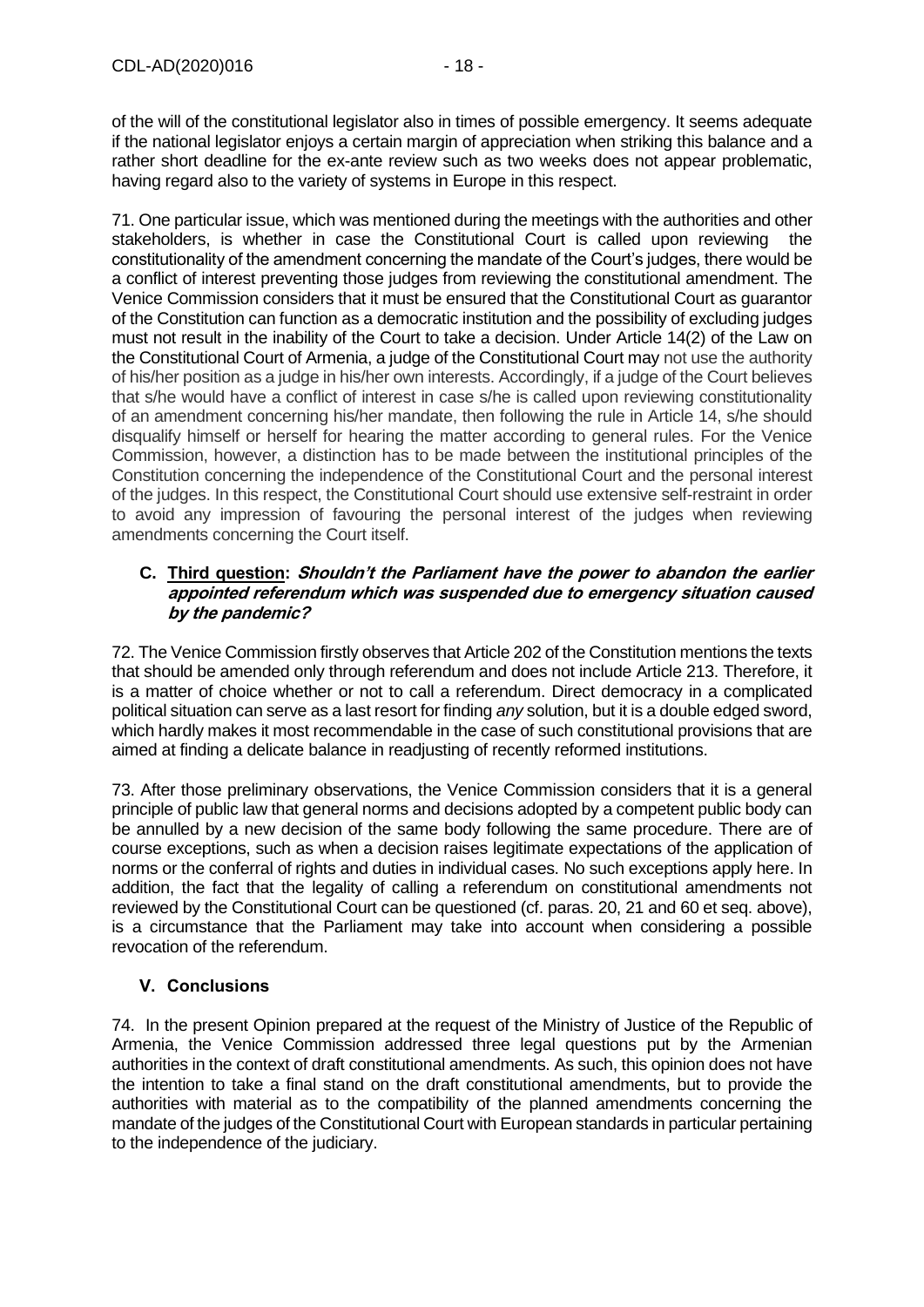75. The authorities raised in this context three specific questions concerning the mandate of the sitting judges and the chairperson of the Constitutional Court, the scope of *ex-ante* constitutional review of constitutional amendments by the Constitutional Court and the time-period within which the Constitutional Court has to finalise the review procedure, and the possibility for the Parliament to annul its earlier decision to call a referendum, which was suspended due to the emergency situation caused by the pandemic.

76. The first question suggests that by an amendment to transitional Article 213 of the Constitution, the new terms of office for judges of the Constitutional Court introduced in 2015 (twelve years) would take effect for all judges, including the judges appointed before the entry into force of 2015 amendments. As a result, judges having served 12 years would be dismissed according to the new rules, while judges appointed before the entry into force of the amendments but having served less than 12 years, would stay in office until they have served for a total of 12 years. Considering the importance placed on security of tenure of judges for safeguarding the independence of the judiciary, including the Constitutional Court, the Commission considers that the appropriate way of bringing to life a new model of a Constitutional Court is to maintain the term of office of the current judges and to allow for a gradual introduction of the new terms of office through normal replacements.

77. However, the Commission recognises the legitimacy of the authorities' wish to ensure that the composition of the Constitutional Court reflects within a reasonable time-frame the provisions of the current Constitution, which guarantee high standards concerning the independence of the Court and their concern to ensure equal status among the constitutional judges. The Commission also finds that the time-period between the adoption of the 2015 amendments and their final implementation is unusually long and results in excessively delaying the positive outcomes of those amendments in terms of the independence of the Constitution al Court.

78. Under these exceptional circumstances, the Commission is of the view that a possible solution aimed at reconciling the different conflicting interests at stake, may be to amend current Article 213 and provide for the renewal of the Constitutional Court while envisaging a transitional period which would allow for a gradual change in the composition of the Court in order to avoid any abrupt and immediate change endangering the independence of this institution. The authorities are best placed to measure the length of this transitional period striking a balance among the competing public interests. What is important is to allow a gradual change over a certain period and to ensure that this measure remains an exception and does not create any dangerous precedent for future governments.

79. Concerning the chairperson of the Court, although the international standards appear to provide more leeway concerning his position, changes in the term of office of the chairperson also require a cautious approach. It would therefore be advisable to envisage a transitional period instead of immediately terminating the mandate of the current chairperson of the court upon the entry into force of a possible amendment to Article 213.

80. As to the second question, the Commission notes that limiting the scope of a general ex ante review of constitutional amendments by the Constitutional Court to a control of conformity with non-amendable provisions of the Constitution is in line with the European standards. The scope of judicial review depends on the definition of unamendable provisions by the Constitution itself and the "unamendability" under the Constitution should be interpreted narrowly. The Commission warns against an expansive interpretation by the Constitutional Court of its own review power based on vague principles loosely connected with or based on a broad interpretation of the unamendable provisions in the Constitution. The Constitutional Court should in particular use extensive self-restraint and avoid any impression of favouring the personal interest of the judges when reviewing amendments concerning the Court itself. A rather short deadline for the ex-ante review does not appear to be problematic.